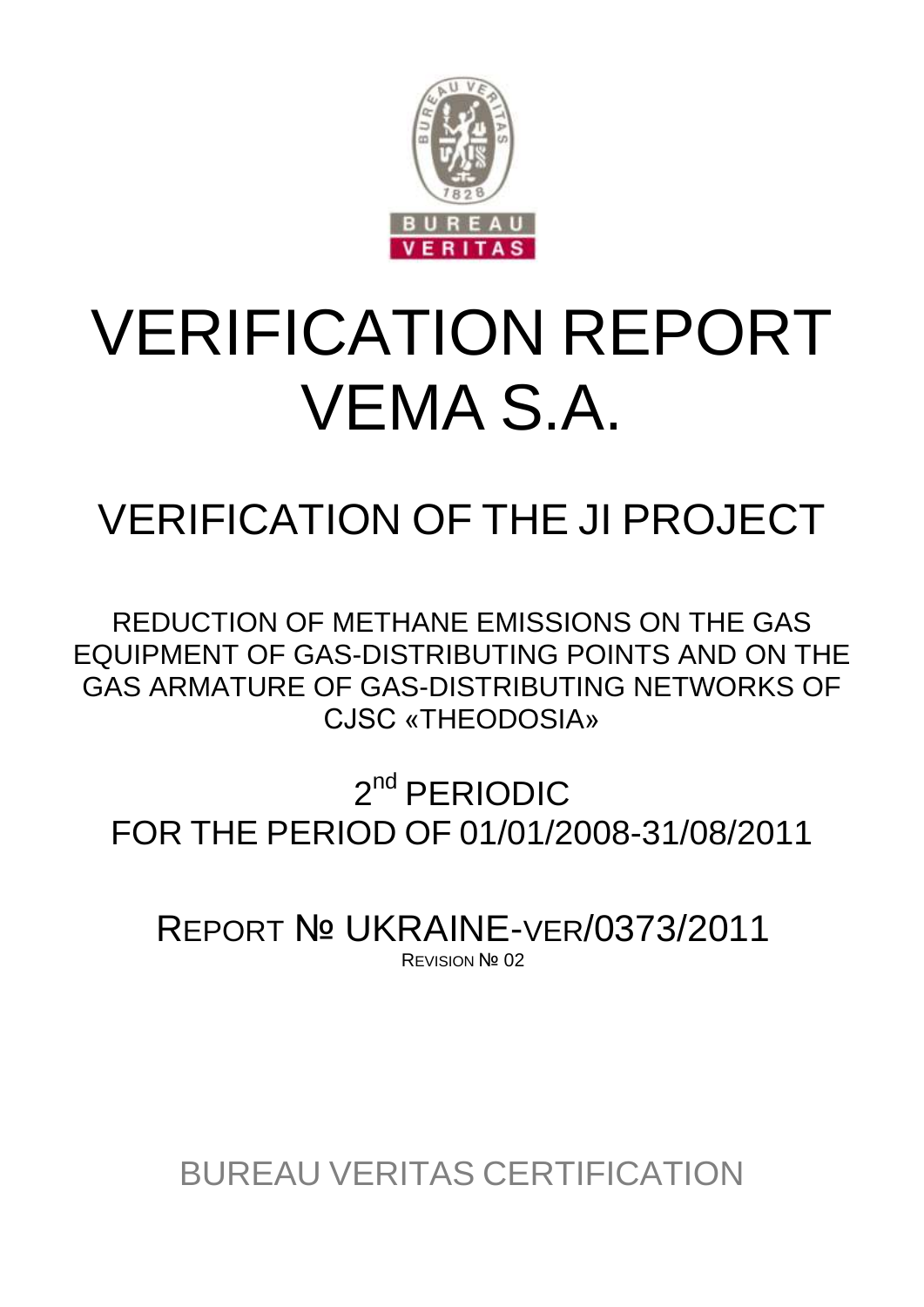

#### **VERIFICATION REPORT**

| Date of first issue:                                         | Organizational unit:                                                                                                                                          |
|--------------------------------------------------------------|---------------------------------------------------------------------------------------------------------------------------------------------------------------|
| 07/09/2011                                                   | <b>Bureau Veritas Certification</b>                                                                                                                           |
|                                                              |                                                                                                                                                               |
| Client:                                                      | <b>Holding SAS</b><br>Client ref.:                                                                                                                            |
| VEMA S.A.                                                    |                                                                                                                                                               |
|                                                              | <b>Fabian Knodel</b>                                                                                                                                          |
|                                                              |                                                                                                                                                               |
| Summary:                                                     |                                                                                                                                                               |
|                                                              | Bureau Veritas Certification has made the 2nd periodic verification of VEMA S.A. project "Reduction of                                                        |
|                                                              | methane emissions on the gas equipment of gas-distributing points and on the gas armature of gas-distributing                                                 |
|                                                              | networks of CJSC "Theodosia", which is implemented in Feodosiya, Ukraine, and uses a specific approach to                                                     |
|                                                              | JI projects, on the basis of UNFCCC criteria for the JI, as well as criteria given to provide for consistent project                                          |
|                                                              | operations, monitoring and reporting. UNFCCC criteria refer to Article 6 of the Kyoto Protocol, the JI rules and                                              |
|                                                              | modalities and the subsequent decisions by the JI Supervisory Committee, as well as the host country criteria.                                                |
|                                                              |                                                                                                                                                               |
|                                                              | The verification scope is defined as a periodic independent review and ex post determination by the Accredited                                                |
|                                                              | Independent Entity of the monitored reductions in GHG emissions during defined verification period, and                                                       |
|                                                              |                                                                                                                                                               |
|                                                              | consisted of the following three phases: i) desk review of the monitoring plan; ii) follow-up interviews with                                                 |
|                                                              | project stakeholders; iii) resolution of outstanding issues and the issuance of the final verification report and                                             |
|                                                              | opinion. The overall verification, from Contract Review to Verification Report & Opinion, was conducted using                                                 |
| Bureau Veritas Certification internal procedures.            |                                                                                                                                                               |
|                                                              | The first output of the verification process is a list of Clarification, Corrective Actions Requests, Forward                                                 |
| Actions Requests (CL, CAR and FAR), presented in Appendix A. |                                                                                                                                                               |
|                                                              | In summary, Bureau Veritas Certification confirms that the project is implemented according to the plan and                                                   |
|                                                              | provisions stated in the project design document. Installed equipment that is essential for generating emission                                               |
|                                                              |                                                                                                                                                               |
|                                                              | reductions runs reliably and is calibrated appropriately. The monitoring system is in place and the project is                                                |
|                                                              | generating GHG emission reductions. The GHG emission reduction is calculated without material errors, and                                                     |
|                                                              | the ERUs issued totalize 230 778 tons of CO <sub>2eq</sub> for the monitoring period of 01/01/2008 - 31/08/2011 (51971                                        |
|                                                              | tons of CO <sub>2eq</sub> in 2008, 60773 tons of CO <sub>2eq</sub> in 2009, 69513 tons of CO <sub>2eq</sub> in 2010 and 48521 tons of CO <sub>2eq</sub> for 8 |
|                                                              |                                                                                                                                                               |
| months of 2011).                                             |                                                                                                                                                               |
|                                                              |                                                                                                                                                               |
|                                                              | Our opinion relates to the project's GHG emissions and resulting GHG emission reductions reported and                                                         |
|                                                              | related to the approved project baseline and monitoring, and its associated documents.                                                                        |
|                                                              |                                                                                                                                                               |
| Report No.:<br>Subject Group:                                |                                                                                                                                                               |
| UKRAINE-ver/0373/2011<br>JI                                  |                                                                                                                                                               |
| Project title:                                               |                                                                                                                                                               |
| "Reduction of methane emissions on the gas                   |                                                                                                                                                               |
| equipment of gas-distributing points and on the gas          |                                                                                                                                                               |
|                                                              |                                                                                                                                                               |
| armature of gas-distributing networks of CJSC                |                                                                                                                                                               |
| "Theodosia"                                                  |                                                                                                                                                               |
| Work carried out by:                                         |                                                                                                                                                               |
| Oleg Skoblyk - Team Leader, Climate Change Lead              |                                                                                                                                                               |
| Verifier                                                     |                                                                                                                                                               |
| Katerina Zinevich - Team member, Climate Change Lead         |                                                                                                                                                               |
| Verifier                                                     |                                                                                                                                                               |
|                                                              |                                                                                                                                                               |
| Work reviewed by:                                            |                                                                                                                                                               |
| Ivan Sokolov - Internal technical reviewer                   | $\boxtimes$<br>No distribution without permission from the                                                                                                    |
| Oleksandr Kuzmenko - Technical specialist                    |                                                                                                                                                               |
|                                                              | Client or responsible organizational unit                                                                                                                     |
| Work approved by:                                            |                                                                                                                                                               |
| Flavio Gomes - Climate Change, Operationalation              | Limited distribution                                                                                                                                          |
| Manager<br><b>MATTER BOLS</b>                                |                                                                                                                                                               |
| Дата цього видання:<br>№ ред.:<br>Number of pages:           |                                                                                                                                                               |
| 29/09/2011<br>02<br>29                                       | Unrestricted distribution                                                                                                                                     |

 $\overline{2}$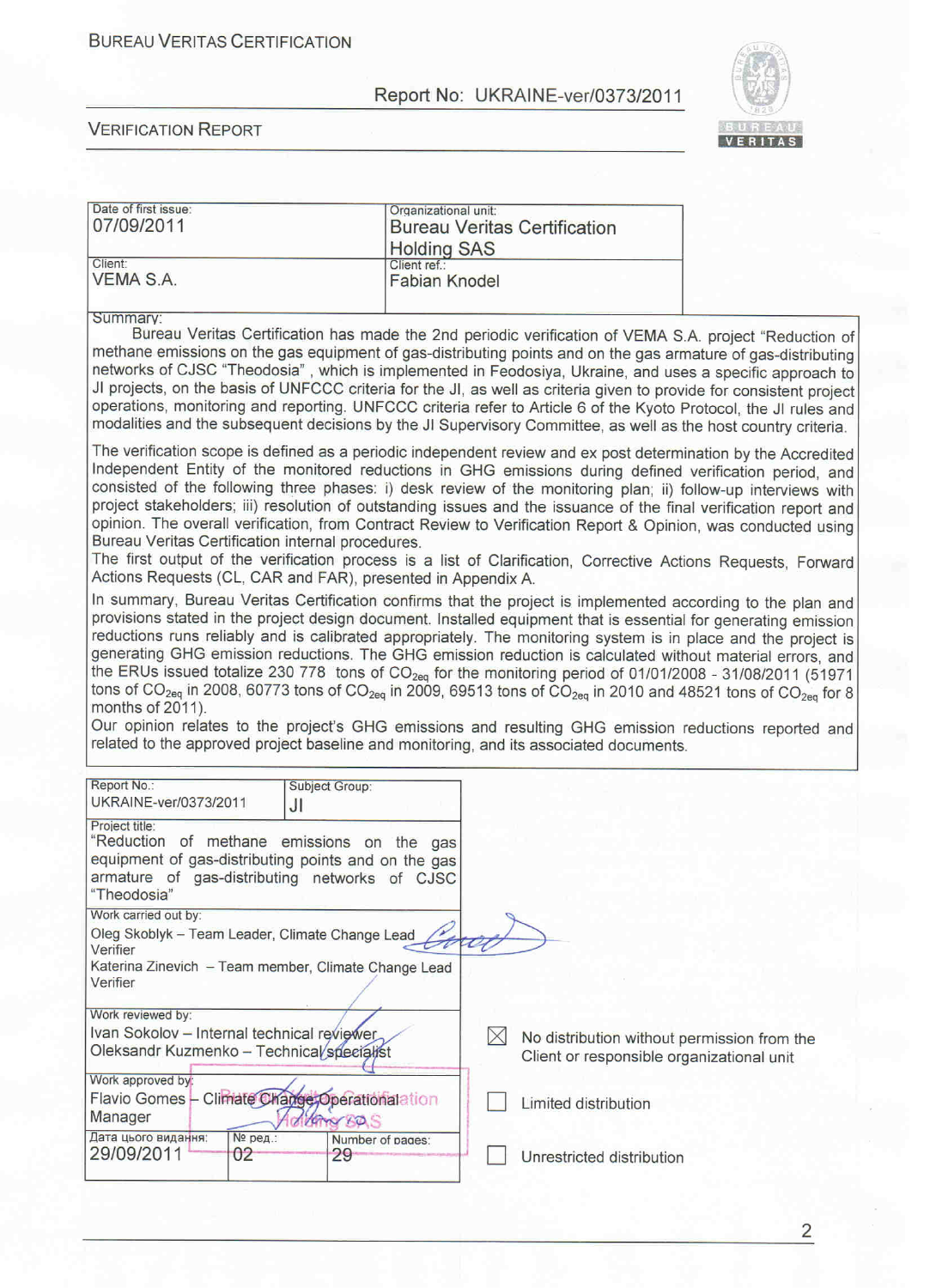

VERIFICATION REPORT

# *Table of Contents Page* 1 INTRODUCTION .........................................................................................4 1.1 Objective ......................................................................................................4 1.2 Scope ............................................................................................................4 1.3 Verification Team .......................................................................................5 2 METHODOLOGY ........................................................................................5 2.1 Review of Documents ...............................................................................5 2.2 Follow-up Interviews .................................................................................6 2.3 Resolution of Clarification, Corrective and Forward Action Requests ......................................................................................................7 3 VERIFICATION CONCLUSIONS ............................................................7 3.1 Remaining issues and FARs from previous verifications ................8 3.2 Project approval by Parties involved (90-91) .....................................8 3.3 Project implementation (92-93) ..............................................................8 3.4 Compliance of the monitoring plan with the monitoring methodology (94-98) ...............................................................................11 3.5 Revision of monitoring plan (99-100) .................................................12 3.6 Data management (101).........................................................................12 3.7 Verification regarding programmes of activities (102-110) ...........14 4 VERIFICATION OPINION .......................................................................14 5 REFERENCES ..........................................................................................16 APPENDIX A: VERIFICATION PROTOCOL ...................................................19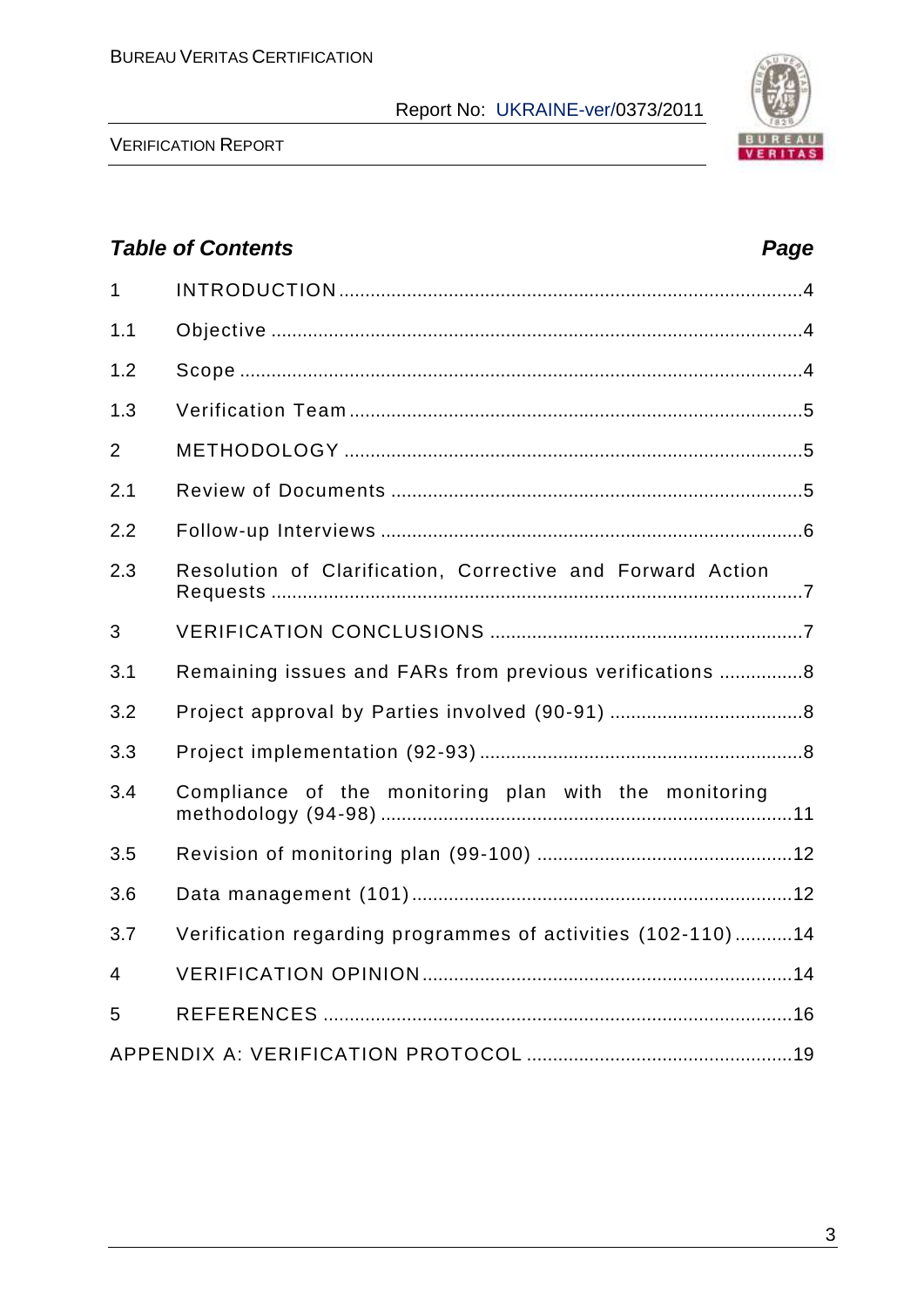

VERIFICATION REPORT

# **1 INTRODUCTION**

VEMA S.A. has commissioned Bureau Veritas Certification to verify the emissions reductions of its JI project "Reduction of methane emissions on the gas equipment of gas-distributing points and on the gas armature of gas-distributing networks of CJSC "Theodosia", (hereafter called "the project") that is implemented in Feodosiya city and on the territory of villages of Feodosiya regional area of the Autonomous Republic of Crimea, Ukraine.

This report summarizes the findings of the verification of the project, performed on the basis of UNFCCC criteria, as well as criteria given to provide for consistent project operations, monitoring and reporting, as well as the host country criteria.

The verification covers the period from January 1, 2008 to August 31, 2011.

# **1.1 Objective**

Verification is the periodic independent review and ex post determination by the Accredited Independent Entity (AIE) of the monitored reductions in GHG emissions during defined verification period.

The objective of verification can be divided in Initial Verification and Periodic Verification.

UNFCCC criteria refer to Article 6 of the Kyoto Protocol, the JI rules and modalities and the subsequent decisions by the JI Supervisory Committee, as well as the host country criteria.

#### **1.2 Scope**

The verification scope is defined as an independent and objective review of the project design document, the project's baseline study and monitoring plan and other relevant documents. The information in these documents is reviewed against Kyoto Protocol requirements, UNFCCC rules and associated interpretations.

The verification is not meant to provide any consulting towards the Client. However, stated requests for clarifications, corrective and/or forward actions may provide input for improvement of the project monitoring towards reductions in the GHG emissions.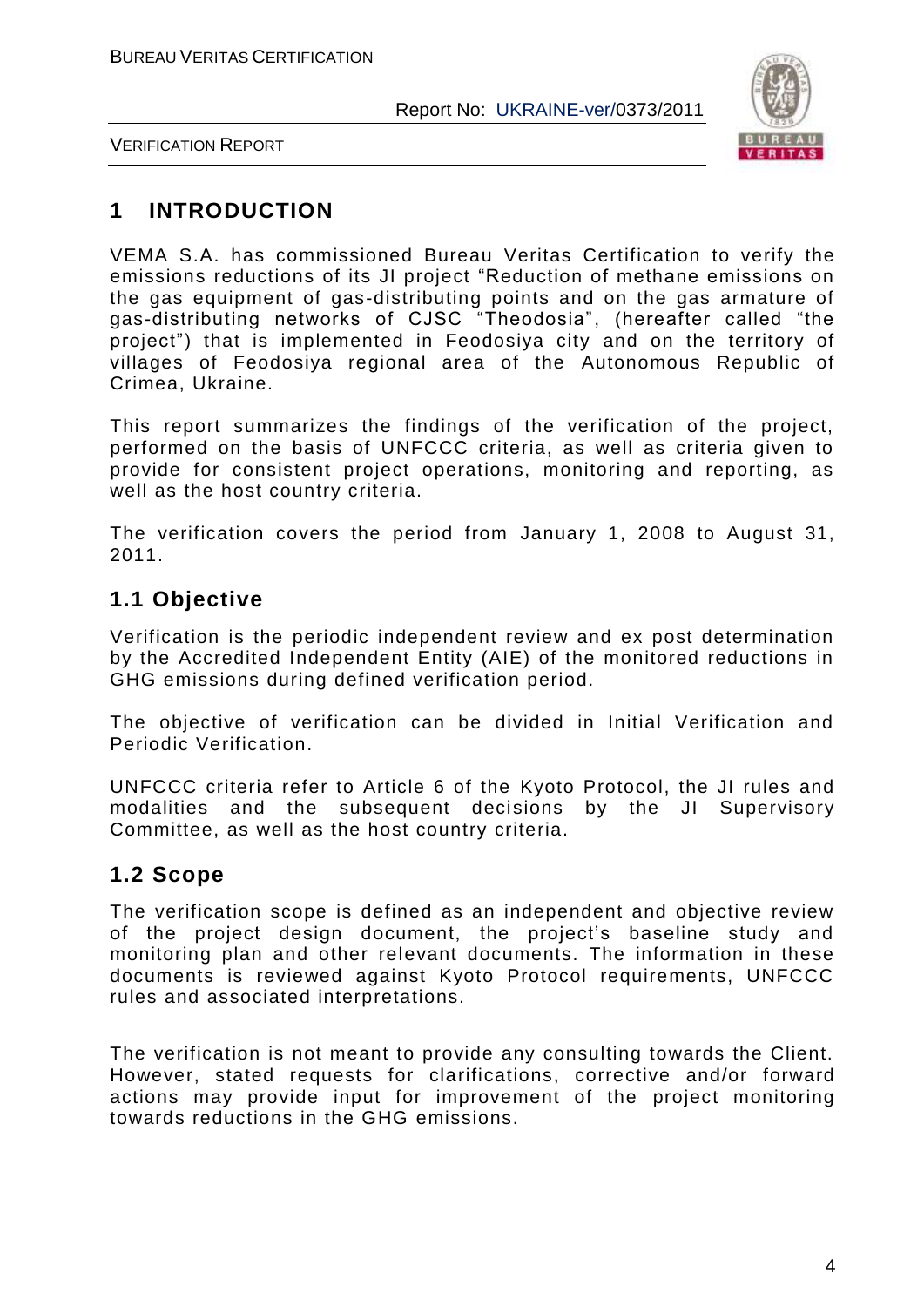

VERIFICATION REPORT

# **1.3 Verification Team**

The verification team consists of the following personnel:

Oleg Skoblyk Bureau Veritas Certification, Team Leader, Climate Change Lead Verifier

Katerina Zinevich Bureau Veritas Certification, Team member, Climate Change Lead Verifier

This verification report was reviewed by: Ivan Sokolov Bureau Veritas Certification, Internal Technical Reviewer

Oleksandr Kuzmenko Bureau Veritas Certification, Technical Specialist

# **2 METHODOLOGY**

The overall verification, from Contract Review to Verification Report & Opinion, was conducted using Bureau Veritas Certification internal procedures.

In order to ensure transparency, a verification protocol was customized for the project, according to the version 01 of the Joint Implementation Determination and Verification Manual, issued by the Joint Implementation Supervisory Committee at its 19<sup>th</sup> meeting on 04/12/2009. The protocol shows, in a transparent manner, criteria (requirements), means of verification and the results from verifying the identified criteria. The verification protocol serves the following purposes:

- It organizes, details and clarifies the requirements a JI project is expected to meet;
- It ensures a transparent verification process where the verifier will document how a particular requirement has been verified and the result of the verification.

The completed verification protocol is enclosed in Appendix A to this report.

#### **2.1 Review of Documents**

The Monitoring Report (MR) submitted by VEMA S.A. and additional background documents related to the project design, baseline, and monitoring plan, i.e. country Law, Project Design Document (PDD),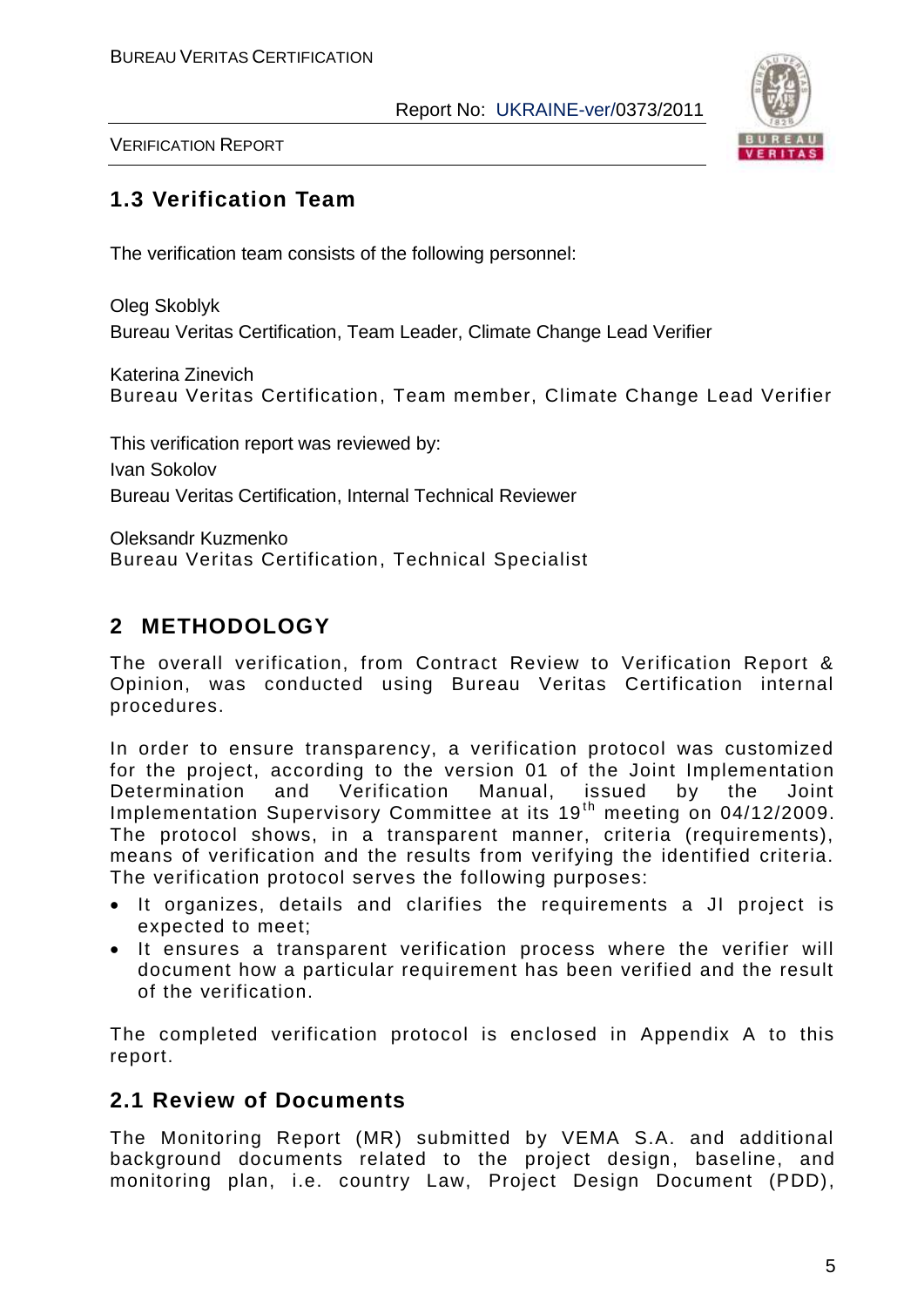

VERIFICATION REPORT

Determination Report of the project issued by Bureau Veritas Certification Holding SAS No. UKRAINE/det/0324/2011 as of 12/08/2011, Guidance on criteria for baseline setting and monitoring, Host party criteria, the Kyoto Protocol, Clarifications on Verification Requirements to be Checked by an Accredited Independent Entity were reviewed.

The verification findings presented in this report relate to the Monitoring Report for the period from 01/01/2008 to 31/08/2011, version 01 as of September 5, 2011 and version 02 as of September 19, 2011 and the project as described in the determined PDD.

# **2.2 Follow-up Interviews**

On 08/09/2011 Bureau Veritas Certification verification team visited the project implementation site and performed on-site interviews with project stakeholders to confirm selected information and to resolve issues identified in the document review. Representatives of CJSC "Theodosia" and VEMA S.A. were interviewed (see References). The main topics of the interviews are summarized in Table 1.

| <b>Interviewed</b><br>organization | <b>Interview topics</b>                                                                                                                                                                                                                                                                                                                                                                                                                                                                                                  |
|------------------------------------|--------------------------------------------------------------------------------------------------------------------------------------------------------------------------------------------------------------------------------------------------------------------------------------------------------------------------------------------------------------------------------------------------------------------------------------------------------------------------------------------------------------------------|
| CJSC "Theodosia"                   | $\triangleright$ Organizational structure<br>$\triangleright$ Responsibilities and authorities<br>Roles and obligations relating to data collection<br>and processing<br>$\triangleright$ Equipment installation<br>$\triangleright$ Data registration, archieving and reporting<br>Metering equipment control<br>Metering record keeping system, database<br>$\triangleright$ IT management<br>$\triangleright$ Personnel training<br>Quality control procedures and technology<br>Internal audit and verification<br>➤ |
| Consultant:<br>VEMA S.A.           | $\triangleright$ Baseline methodology<br>Monitoring plan<br>Monitoring report<br>Deviations from the PDD                                                                                                                                                                                                                                                                                                                                                                                                                 |

#### **Table 1 Interview topics**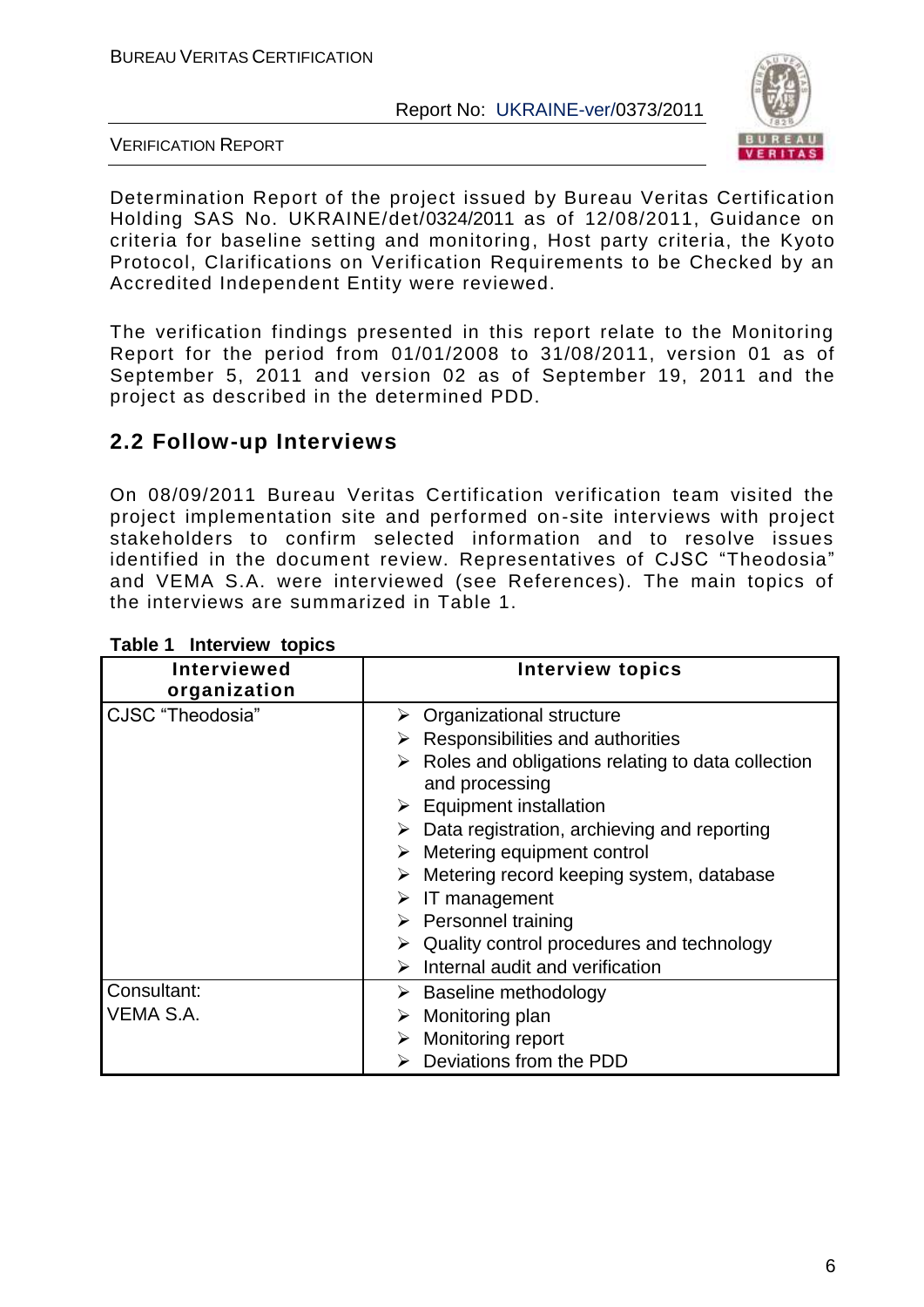

VERIFICATION REPORT

#### **2.3 Resolution of Clarification, Corrective and Forward Action Requests**

The objective of this phase of the verification is to raise the requests for corrective and forward actions as well as clarification requests and any other outstanding issues that needed to be clarified for Bureau Veritas Certification positive conclusion on the GHG emission reductions calculation.

If the Verification Team, in assessing the monitoring report and supporting documents, identifies issues that need to be corrected, clarified or improved with regard to the monitoring requirements, it should raise these issues and inform the project participants of these issues in the form of:

(а) Corrective action request (CAR), requesting the project participants to correct a mistake that is not in accordance with the monitoring plan;

(b) Clarification request (CL), requesting the project participants to provide additional information for the AIE to assess compliance with the monitoring plan

(c) Forward action request (FAR), informing the project participants of an issue, relating to the monitoring that needs to be reviewed during the next verification period.

To guarantee the transparency of the verification process, the concerns raised are documented in more detail in the verification protocol in Appendix A.

#### **3 VERIFICATION CONCLUSIONS**

In the following sections, the conclusions of the verification are stated.

The findings from the desk review of the original monitoring documents and the findings from interviews during the follow up visit are described in the Verification Protocol in Appendix A.

The Clarification, Corrective and Forward Action Requests are stated, where applicable, and are further documented in the Verification Protocol in Appendix A. The verification of the Project resulted in 9 Corrective Action Requests, and 4 Clarification Requests.

The number between brackets at the end of each section corresponds to the DVM paragraph.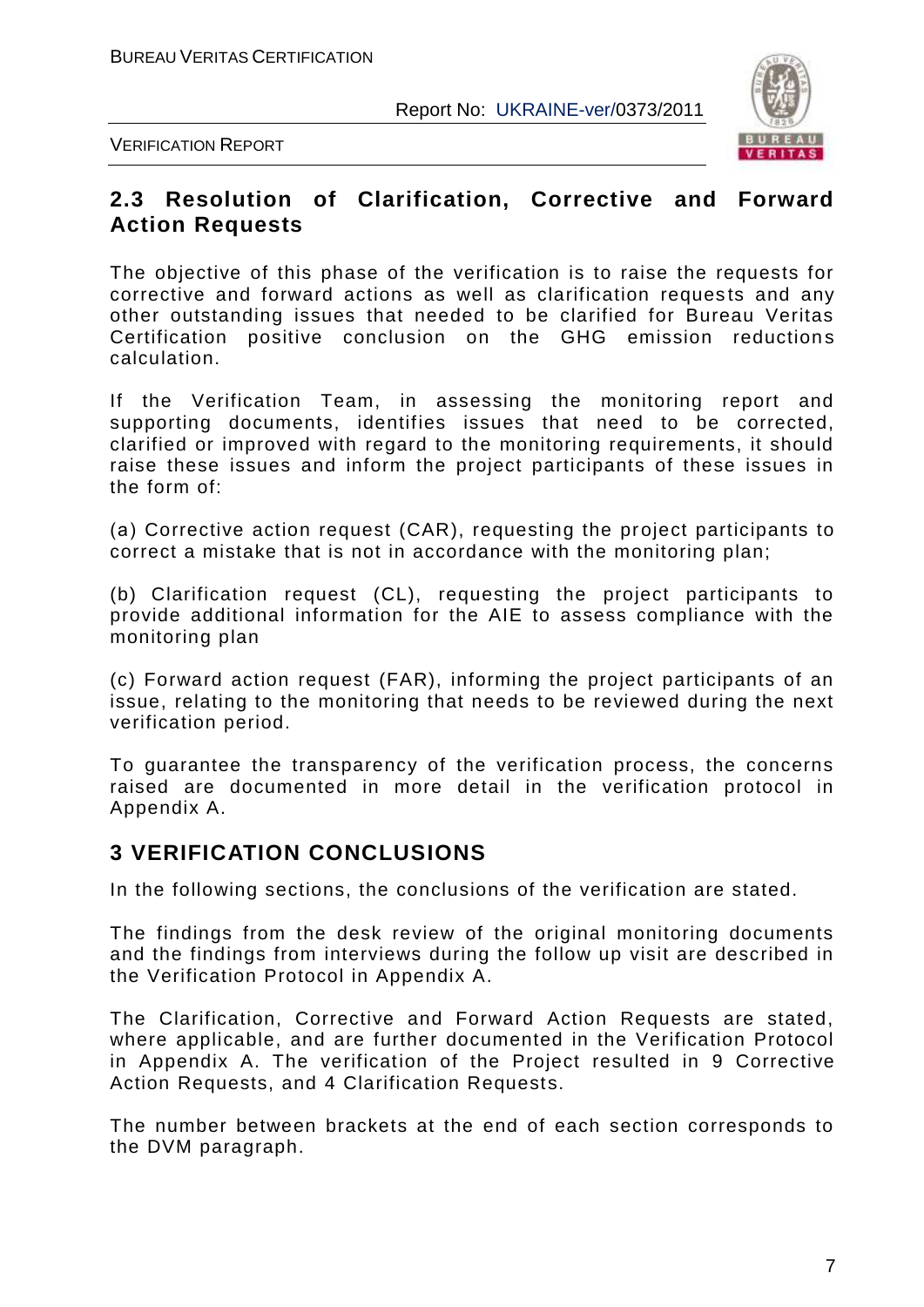



VERIFICATION REPORT

#### **3.1 Remaining issues and FARs from previous verifications**

There are no any remaining CLs, CARs and FARs from previous verifications.

# **3.2 Project approval by Parties involved (90-91)**

The project obtained approval by the Host party (Ukraine) - Letter of Approval №2668/23/7 issued by the State Environmental Investment Agency of Ukraine as of 21/09/2011; and written project approval by the party – buyer of emission reductions units (Switzerland) - Letter of Approval # J294-0485 issued by the Federal Office for the Environment FOEN of Switzerland dated 23/08/2011.

The abovementioned written approvals are unconditional.

#### **3.3 Project implementation (92-93)**

CJSC "Theodosia" is the company providing natural gas transportation and supply to industrial consumers (271 companies), municipal services (65 entreprises) and population (23 034 appartments and households) in the city of Feodosiya and villages of Feodosiya regional area (Prymorskyi, Koktebel, Schebetivka, Ordzhonikidze, Nasypne, Blyzhnye, Sonyachne, Krasnokamyanka, Pidgirne, Yuzhne, Stepne, Beregove) of the Autonomous Republic of Crimea, Ukraine.

The structure of current gas transport rates that are regulated by the government does not include depreciation and investment needs of gas distribution enterprises. This leads to the lack of funds for performance of necessary repair works and modernization of gas networks, purchase of appropriate engineering equipment and components, and also results in increase of natural gas leakage at the CJSC "Theodosia" facilities.

Application of JI project mechanism provided by the Kyoto Protocol was planned before the beginning of the project implementation. For this purpose, a preliminary investment agreement relating to the Joint Implementation project between VEMA S.A. (Switzerland) and CJSC "Theodosia" (Ukraine) was signed in January 2005.

The purpose of the project is reduction of the natural gas leakage at gastransport and gas-distribution infrastructure of CJSC "Theodosia", which are the result of seal failures of gas equipment and gas fittings. The main sources of leakage, included into the project scope are:

 $\triangleright$  gas equipment (reducing gears, valves, filters, switches, etc.), flanged and threaded connections in gas distributoin points (GDP)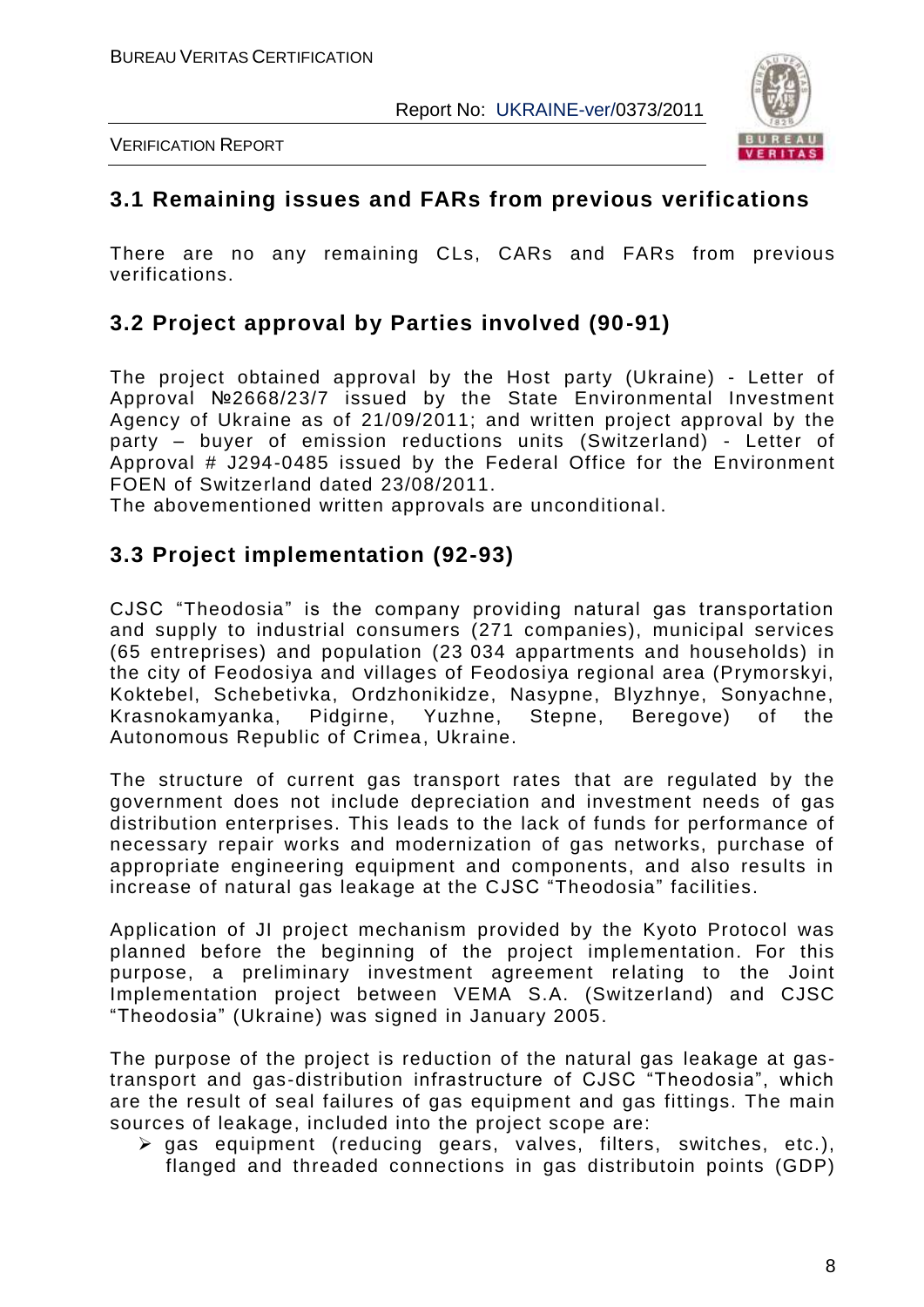

VERIFICATION REPORT

and cabinet-type gas distribution points (CGDP) of CJSC "Theodosia";

 $\triangleright$  gas fittings (faucets, bolts, valves, etc.), threaded and flanged connections at gas pipelines of CJSC "Theodosia".

Total quantity of GDPs included in the project boundary is 2 units, CGDPs – 138 units, number of gas fittings at gas pipelines is 424 units.

The main reason of natural gas leakage is failure of sealing elements of equipment as a result of action of temperature vibrations and moisture. Basic component of natural gas, methane (92 - 95%), is a greenhouse gas. Removal of natural gas leakage will result in reductions of greenhouse gas emissions.

Within the framework of the JI project with the aim of elimination of methane leakage at gas equipment and gas fittings three types of repairs are used:

- Complete replacement of out-of-date and morally worn out gas equipment and gas fittings with new units;
- $\triangleright$  Repair of gas equipment and gas fittings components;
- Replacement of pressure-sealing elements by using modern sealing materials thus changing common practice of maintenance and repair that is based on using paronite gaskets, and sealing stuffing made of cotton fibres with fatty impregnation and asbestos-graphite filler.

In addition to reduction of methane leakage, the JI project activity will lead to reduction of technical leaks of natural gas and it will contribute to improvement of environmental situation, reduction of the risk of accidents and explosive situations.

The project activity includes:

 $\triangleright$  Implementation of purposeful examination and technical maintenance (PETM) of GDP (CGDP) gas equipment and gas fittings, flange and threaded joints – modern and the most economically effective practice, which allows not only for detection of leaking areas, but also determination of leakage volume (i.e., potential volume of gas loss reduction). This key information is required for substantiation of efficiency of repair works and priority choice of its objects, which is important under short financing for elimination of all leakages. This activity includes purchase and calibration of modern measuring equipment, appropriate training of employees, monitoring of each unit of gas equipment and gas fittings, flange and threaded joints, creation of methane volume leakage data collection and storage system, and implementation of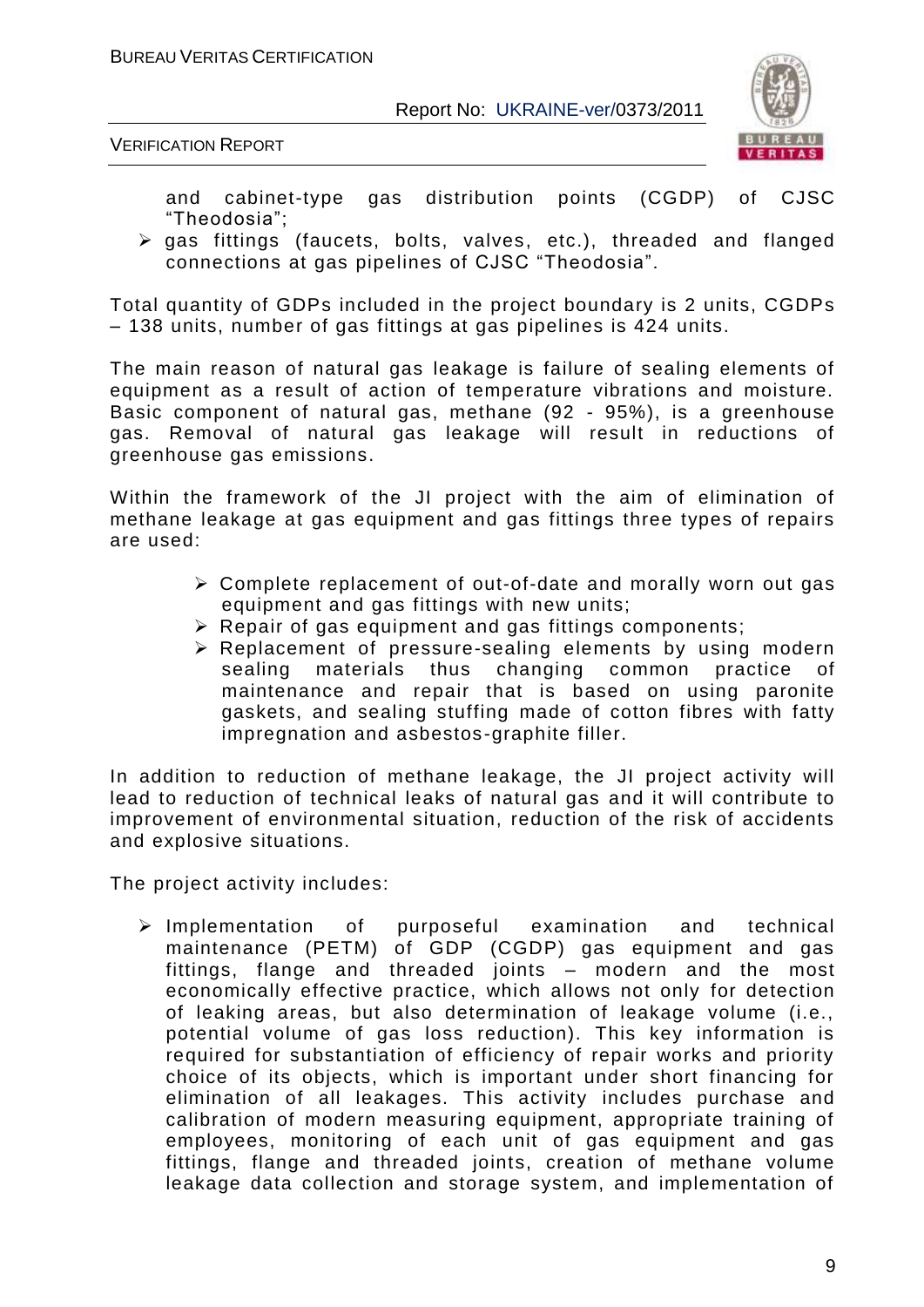

#### VERIFICATION REPORT

internal audit and quality assurance system for elimination and accounting of methane leakage.

- Detection and measurement of methane leakage: the monitoring system of leakage at all GDP (CGDP) gas equipment, gas fittings (faucets, bolts, valves), flange and threaded joints, including eliminated methane leakage (repaired components of equipment). The monitoring is carried out on a regular basis by specially trained staff. Detected leakage is duly marked with individual number; methane leakage volumes are measured and registered in the database.
- Elimination of all detected leakages: repairs of leaking gas equipment and gas fittings of gas distribution pipelines in the framework of this project vary from replacement of gaskets and the use of new compactors or sealing materials to capital repairs and replacement of the gas equipment and gas fittings with new and modern ones. Repaired components of gas equipment and gas fittings of gas distribution pipelines are regularly checked as a part of a standard monitoring activity to make sure they have not become the source of leakage again.

The measures that were implemented during the period from January 1, 2008 to August 31, 2011 are as follows:

| N <sub>2</sub>                                                                                        | <b>Measures provided for</b>                                                                      | The scope of work done, units |      |      |      |  |
|-------------------------------------------------------------------------------------------------------|---------------------------------------------------------------------------------------------------|-------------------------------|------|------|------|--|
|                                                                                                       | under the project                                                                                 | 2008                          | 2009 | 2010 | 2011 |  |
|                                                                                                       | GDPs/CGDPs<br>Repair<br>of<br>(reconstruction,<br>sealing,<br>replacement of<br>gas<br>equipment) | 35                            |      | 19   | 2    |  |
| Repair (replacement) of gas<br>fittings, flange, threaded joints<br>2<br>of gas distribution networks |                                                                                                   | 98                            | 24   | 68   | 2    |  |
| <b>Total</b>                                                                                          |                                                                                                   | 133                           | 31   | 87   |      |  |

#### **Table 2 Status of project implementation during the period of 01/01/2008 - 31/08/2011**

The tasks of the current monitoring period is further accomplishment of purposeful examination and technical maintenance (PETM) of all GDP (CGDP) gas equipment and gas fittings that were repaired (replaced) within the entire duration of the JI project.

Gas equipment that was repaired in the period of the project activity is regularly checked during current monitoring period as a part of a standard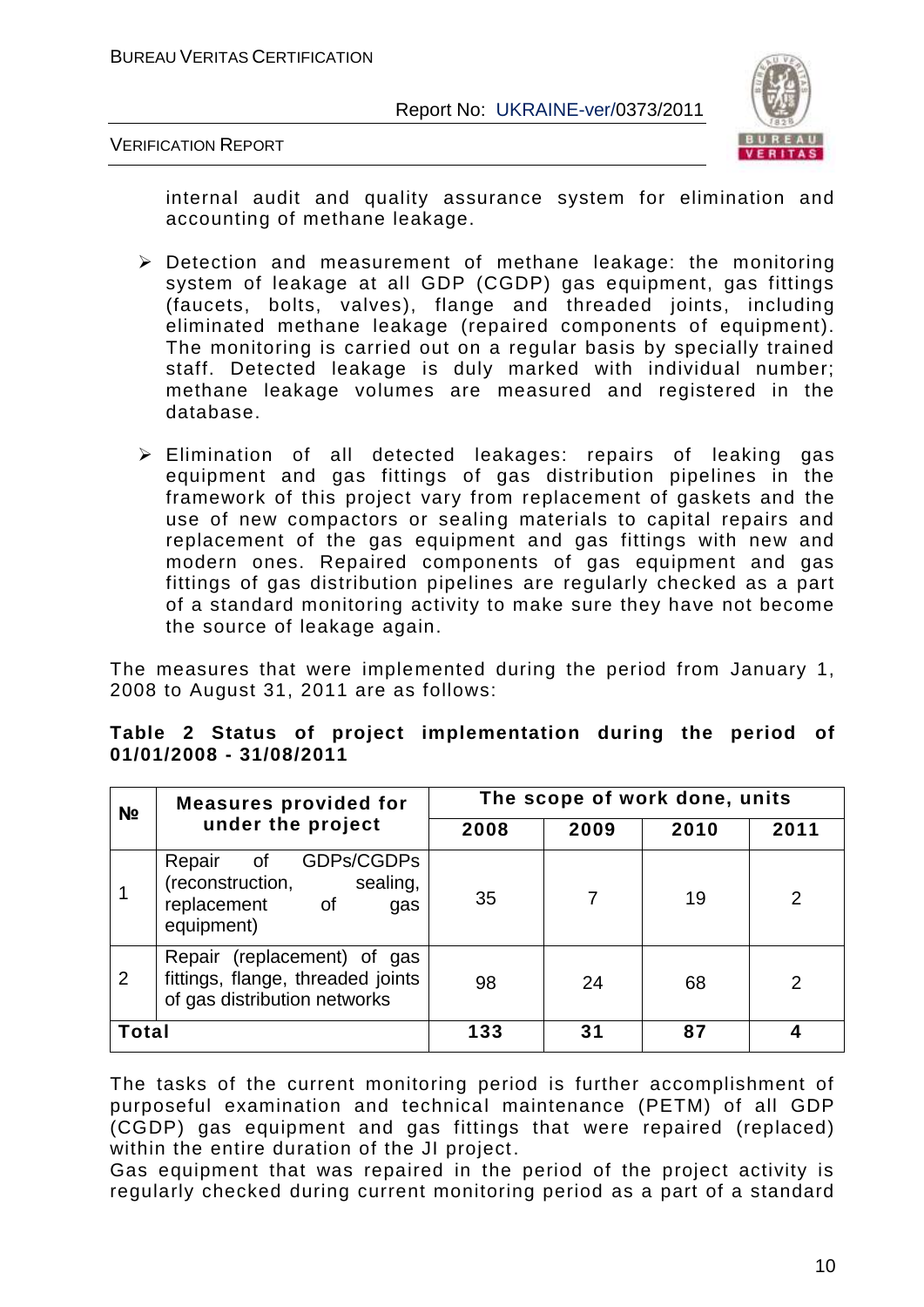

VERIFICATION REPORT

monitoring program to make sure it has not become the source of leakage again.

Regular maintenance of gas equipment according to the Monitoring Plan, provided in the PDD version 05, is conducted once a year, technical maintenance - once per six month.

The project was in operation throughout the monitoring period - from 01/01/2008 to 31/08/2011.

Identified problem areas of concern as to project implementation, project participants answers and conclusions of Bureau Veritas Certification are described in Appendix A to this report (refer to CL 01, CL 02).

#### **3.4 Compliance of the monitoring plan with the monitoring methodology (94-98)**

The monitoring occurred in accordance with the monitoring plan included in the PDD regarding which the determination has been deemed final and is so listed on the UNFCCC JI website.

To calculate the emission reductions such key factors as the rate of leakage for each leakage found, gas temperature and pressure, volume of capacity, the concentration of methane in the sample, the time during which the concentration of methane in the volume capacity reaches a certain level, experience in implementing measures envisaged by the project, the current practice that exists in Ukraine in this area, financial costs and the availability of expertise, legislation affecting the emissions in the baseline, level of activity on the project and the project emissions and risks associated with the project were taken into consideration.

Data sources used for calculating emission reductions, such as a calibrated measuring equipment (gas analyzer), are clearly identified, reliable and transparent.

Emission factors, including default emission factors, are selected by carefully balancing accuracy and reasonableness, and appropriately justified of the choice.

The calculation of emission reductions is based on conservative assumptions and the most plausible scenarios in a transparent manner. Monitoring periods for each project component are clearly defined in the monitoring report and do not overlap with those for which verification has been made in the past and is considered final.

Identified problem areas of concern as to compliance of monitoring plan with monitoring methodology, project participants answers and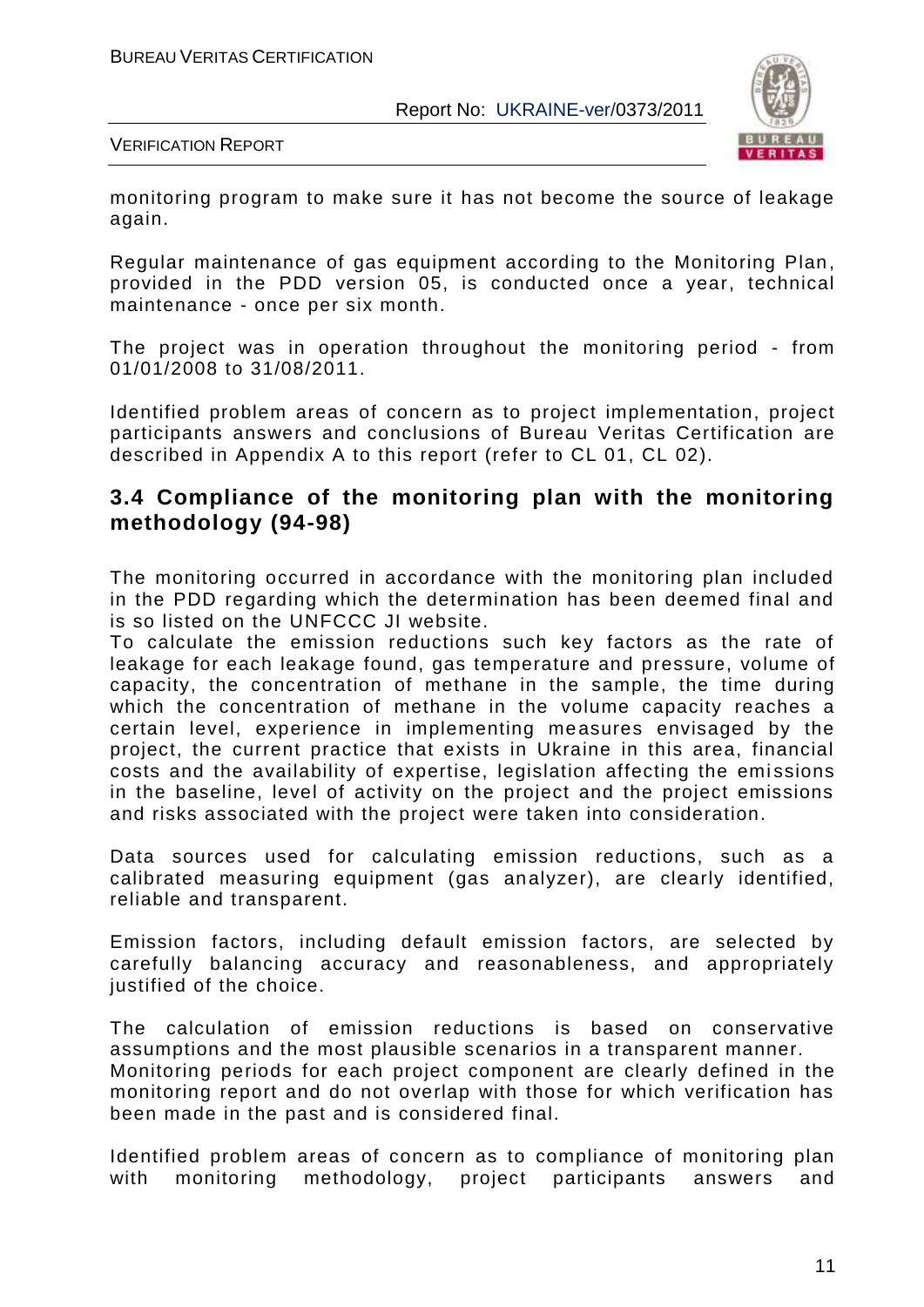

VERIFICATION REPORT

conclusions of Bureau Veritas Certification are described in Appendix A to this report (refer to CAR 01, CAR 02, CAR 03, CAR 04).

# **3.5 Revision of monitoring plan (99-100)**

Not applicable.

# **3.6 Data management (101)**

Data and their sources, which are contained in the monitoring report, are clearly defined, reliable and transparent.

Implementation of data collection procedures is carried out in accordance with the PDD monitoring plan, including quality control and quality assurance procedures.

Monitoring equipment function, including its calibration status, is in line with the requirements.

According to current legislation "On metrology and metrological activity", all measuring equipment in Ukraine must meet the specified requirements of relevant standards and is subject to a periodic verification. Calibration of measuring devices is conducted in accordance with national standards.

The only device that requires calibration procedure and is used in the methane monitoring process is gas analyzer EX-TEC®SR5. Intercalibration interval is 1 year.

After verification (calibration) a certificate confirming the technical health of the device is issued.

Actual data and records used for monitoring are duly verified.

Data collection and data management system of the project is in line with the PDD, the monitoring plan and consists of three parts:

- Measurements of methane leakage value before the repair (replacement) of gas equipment;
- Measurements of methane leakage value after the repair (replacement) of gas equipment;
- $\triangleright$  Archiving and processing of obtained results.

To measure leakage volume of natural gas the method based on the Calibrated Bag Technology described in the approved baseline methodology AM0023 "Leak reduction from natural gas pipeline compressor or gate stations", version 3.0 was used. One of the problems of using this method is difficult accounting of the volume of the fittings whereat measurements are done, and the initial air volume in the course of determining gas volume received in the bag.

To solve these problems a special installation was made on the basis of plastic container of known volume (0.11  $\text{m}^{3}$ ), package, plastic hose and pressure gauge.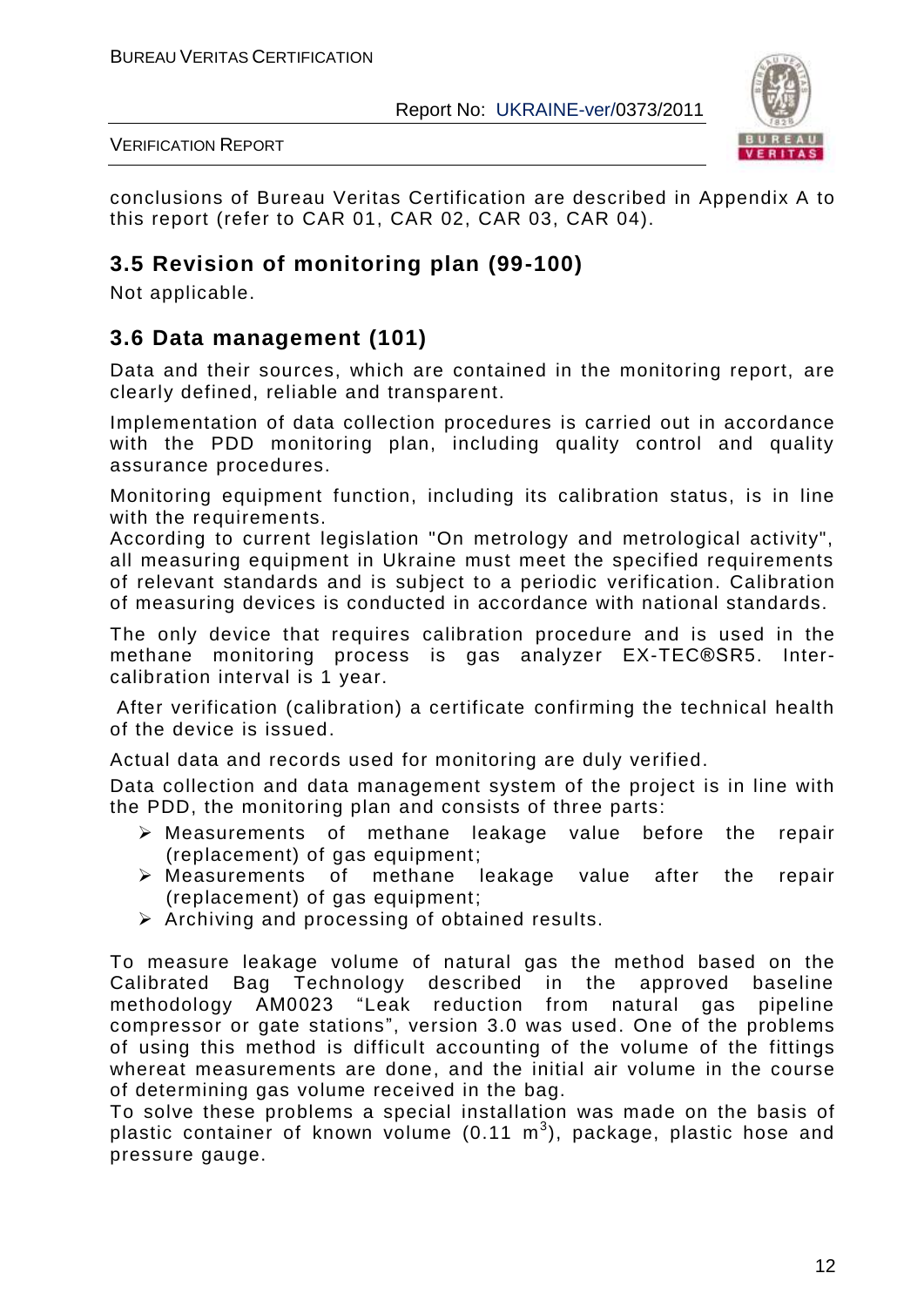

VERIFICATION REPORT

In order to ensure successful implementation of the project and the credibility and verifiability of the emissions reductions achieved, the project must have a well-organized management system.

Coordination of work of all departments and services of CJSC "Theodosia" relating to the project implementation is done by specially created Working team created by Order of General director of CJSC "Theodosia" № 22/01-05 dated 22/01/2005. Renewed structure of the Working team is approved by the order of acting General director № 283 dated 12/05/2011. The structure of the Working team is shown in the Figure 1.



**Figure 1 Structure of the Working team**

Voitenko T.O. is responsible for collection of all information envisaged in the monitoring plan and making all necessary calculations. Vasyukhin A.I. is responsible for storage and archiving of all information obtained as a result of the measurements and calculations. On the basis of the obtained information Yemelyanenko Ye.V., the leader of the working team, determines the plan of measures under the Project and the volume of necessary resources. Bariyev R.R. is responsible for conducting monitoring measurements of leakage and elimination thereof, Bildanov A.G. ensures that calibrated measuring equipment and technical support are in place.

All the necessary information on monitoring of GHG emissions is stored in paper and/or electronic form and will be stored until the end of the crediting period and two years after the last transaction with emission reduction units.

The monitoring Report version 02 provides sufficient information about the intended role, responsibilities and authorities for implementing and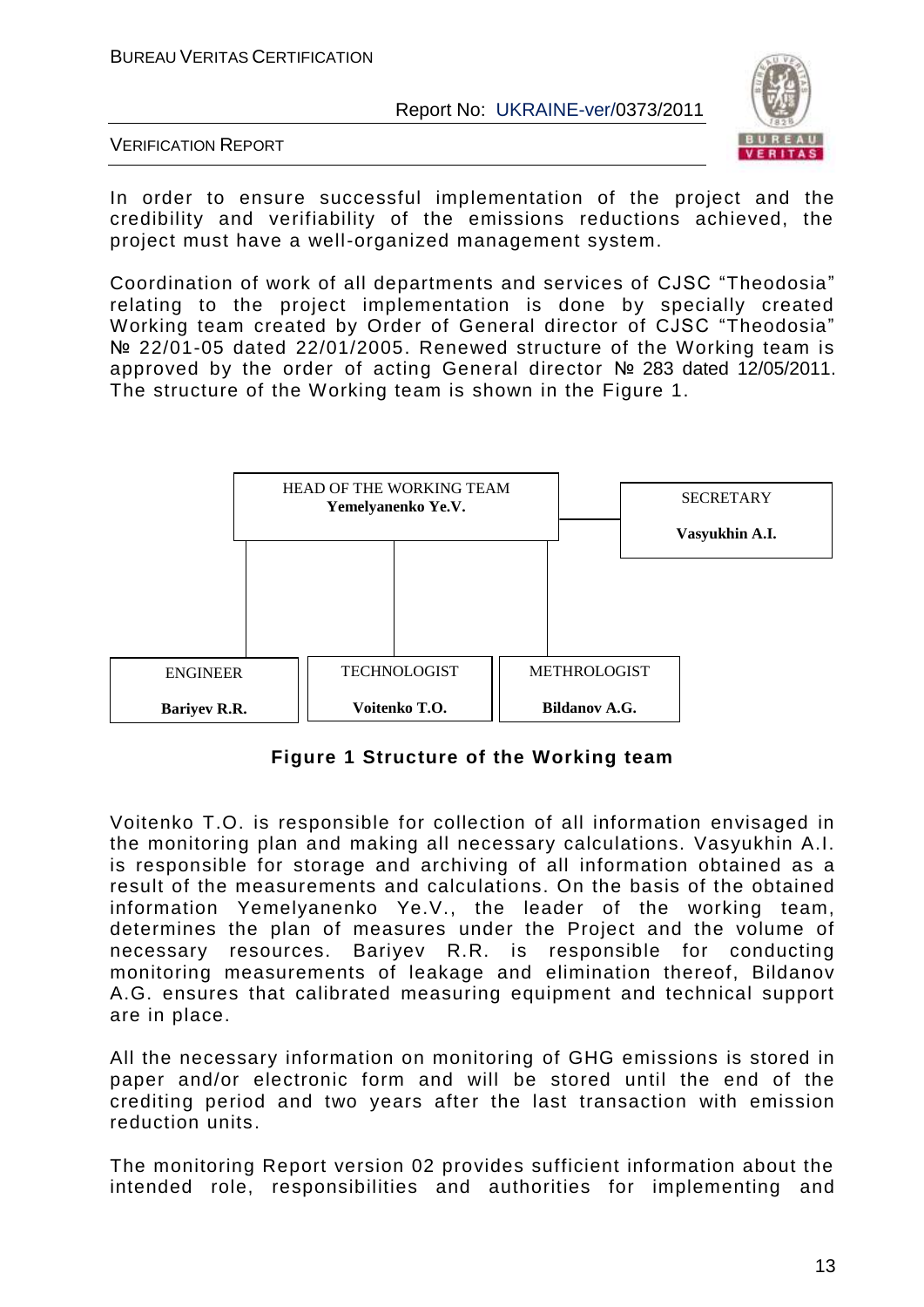

VERIFICATION REPORT

maintaining monitoring procedures, including data management. Verification group confirms the effectiveness of existing management system and operating system and considers them suitable for reliable monitoring of the project.

Identified problem areas of concern as to data management, project participants answers and conclusions of the Bureau Veritas Certification are described in Appendix A to this report (refer to CAR 05, CAR 06, CAR 07, CAR 08, CAR 09, CL 03, CL 04).

# **3.7 Verification regarding programs of activities (102-110)**

Not applicable.

#### **4 VERIFICATION OPINION**

Bureau Veritas Certification has performed the 2nd periodic verification of the project "Reduction of methane emissions on the gas equipment of gas-distributing points and on the gas armature of gas -distributing networks of CJSC "Theodosia" for the period from January 1, 2008 to August 31, 2011, which applies the JI Specific Approach. The verification was performed on the basis of UNFCCC criteria and host country criteria and also on the criteria given to provide for consistent project operations, monitoring and reporting.

The verification consisted of the following three phases: i) desk review of the project design and the baseline and monitoring plan; ii) follow -up interviews with project stakeholders; iii) resolution of outstanding issues and the issuance of the final verification report and opinion.

The management of Vema S.A. is responsible for the preparation of the GHG emissions data and the reported GHG emissions reductions of the project on the basis set out within the project Monitoring and Verification Plan indicated in the final PDD version 05. The development and maintenance of records and reporting procedures in accordance with that plan, including the calculation and determination of GHG emission reductions from the project, is the responsibility of the management of the project.

Bureau Veritas Certification verified the Project Monitoring Report version 02 for the reporting period of 01/01/2008-31/08/2011 as indicated below. Bureau Veritas Certification confirms that the project is implemented as per determined changes. Installed equipment being essential for generating emission reduction runs reliably and is calibrated appropriately. The monitoring system is in place and the project is generating GHG emission reductions.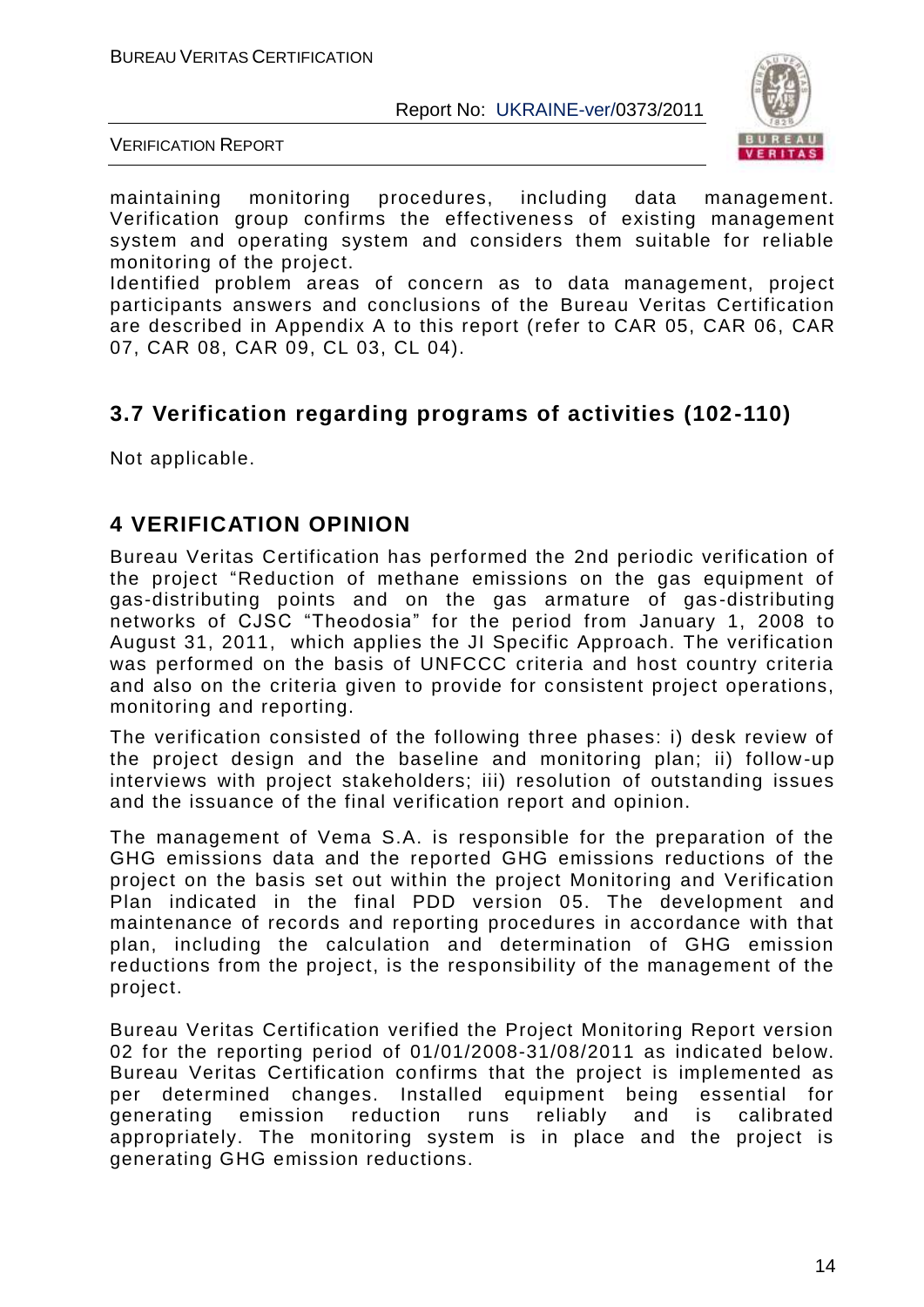

VERIFICATION REPORT

Bureau Veritas Certification can confirm that the GHG emission reduction is calculated without material misstatements. Our opinion relates to the project's GHG emissions and resulting GHG emissions reductions reported and related to the approved project baseline and monitoring, and its associated documents. Based on the information we have seen and evaluated, we confirm the following statement:

Reporting period: From 01/01/2008 to 31/08/2011

In the period from 01/01/2008 to 31/12/2008

| Baseline emissions         |  | $\therefore$ 64 820 t CO <sub>2</sub> equivalent; |
|----------------------------|--|---------------------------------------------------|
| Project emissions          |  | $: 12849$ $t CO2$ equivalent;                     |
| <b>Emission Reductions</b> |  | $\therefore$ 51 971 t CO <sub>2</sub> equivalent. |

In the period from 01/01/2009 to 31/12/2009

| Baseline emissions         | :74938  | t CO <sub>2</sub> equivalent; |
|----------------------------|---------|-------------------------------|
| Project emissions          | : 14165 | t CO <sub>2</sub> equivalent; |
| <b>Emission Reductions</b> | :60 773 | t CO <sub>2</sub> equivalent. |

In the period from 01/01/2010 to 31/12/2010

| Baseline emissions         | : 84404  | t CO <sub>2</sub> equivalent;      |
|----------------------------|----------|------------------------------------|
| Project emissions          | : 14 891 | t CO <sub>2</sub> equivalent;      |
| <b>Emission Reductions</b> |          | $: 69513 \t to \t CO2$ equivalent. |

In the period from 01/01/2011 to 31/08/2011

| Baseline emissions         | : 58627 | t CO <sub>2</sub> equivalent; |
|----------------------------|---------|-------------------------------|
| Project emissions          | : 10106 | t CO <sub>2</sub> equivalent; |
| <b>Emission Reductions</b> |         | $: 48521$ t $CO2$ equivalent. |

Total amount in the period from 01/01/2008 to 31/08/2011

| Baseline emissions         | $: 282789$ t $CO2$ equivalent; |
|----------------------------|--------------------------------|
| <b>Project emissions</b>   | $: 52011 \tCO2$ equivalent;    |
| <b>Emission Reductions</b> | $: 230778$ t $CO2$ equivalent. |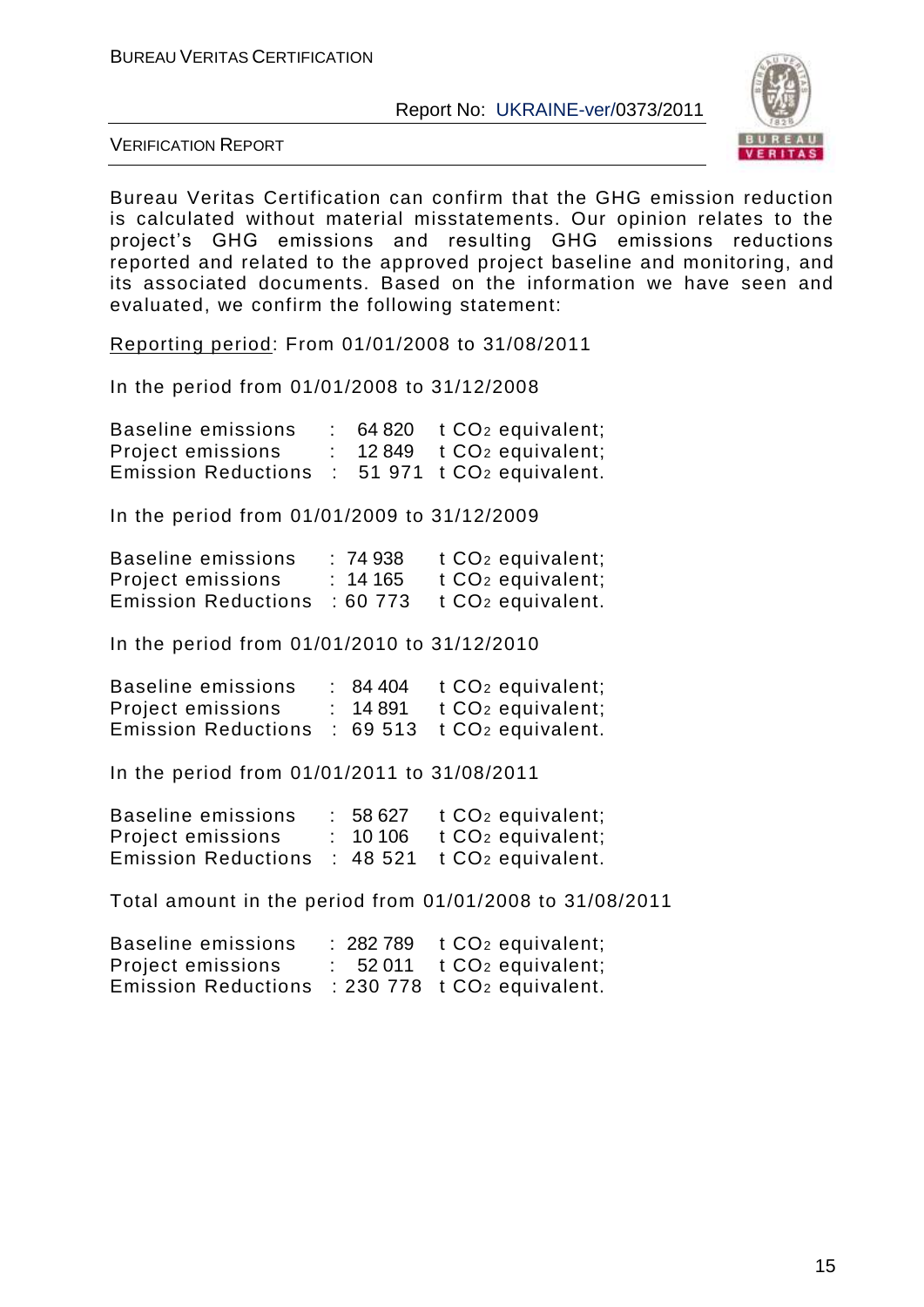

VERIFICATION REPORT

# **5 REFERENCES**

# **Category 1 Documents:**

Documents provided by the project participants that relate directly to the GHG components of the project.

|     | The PDD of the JI project "Reduction of methane emissions on the gas                                                                                          |
|-----|---------------------------------------------------------------------------------------------------------------------------------------------------------------|
| /1/ | equipment of gas-distributing points and on the gas armature of                                                                                               |
|     | gas-distributing networks of CJSC "Theodosia", version 05, as of                                                                                              |
|     | August 08, 2011                                                                                                                                               |
|     | Monitoring Report of the JI project "Reduction of methane emissions on                                                                                        |
| /2/ | the gas equipment of gas-distributing points and on the gas                                                                                                   |
|     | armature of gas-distributing networks of CJSC "Theodosia" for the                                                                                             |
|     | period of 01/01/2008-31/08/2011, version 01, as of September 5, 2011                                                                                          |
|     | Monitoring Report of the JI project "Reduction of methane emissions on                                                                                        |
| /3/ | the gas equipment of gas-distributing points and on the gas                                                                                                   |
|     | armature of gas-distributing networks of CJSC "Theodosia" for the                                                                                             |
|     | period of 01/01/2008-31/08/2011, version 02, as of September 19, 2011                                                                                         |
|     | Annex A to the Monitoring report "Calculation of greenhouse gas emission                                                                                      |
| /4/ | reductions at gas equipment of gas-distribution points (cabinet-type gas-<br>distribution points), gas armature, flanged, threaded joints of gas-distribution |
|     | networks of CJSC «Theodosia» for the period from January 1, 2008 to August                                                                                    |
|     | 31, 2011".                                                                                                                                                    |
|     | Determination Report of the JI project "Reduction of methane emissions                                                                                        |
|     | on the gas equipment of gas-distributing points and on the gas                                                                                                |
| /5/ | armature of gas-distributing networks of CJSC «Theodosia», issued                                                                                             |
|     | by Bureau Veritas Certification, Nº UKRAINE-det/0324/2011 dated                                                                                               |
|     | 12/08/2011                                                                                                                                                    |
|     | Letter of Endorsement Nº 1778/23/7 of the JI project "Reduction of                                                                                            |
|     | methane emissions on the gas equipment of gas-distributing points                                                                                             |
| /6/ | and on the gas armature of gas-distributing networks of CJSC                                                                                                  |
|     | «Theodosia» issued by the State Environmental Investment Agency of                                                                                            |
|     | Ukraine dated 08/07/2011                                                                                                                                      |
|     | Letter of Approval №2668/23/7 of the JI project "Reduction of                                                                                                 |
| /7/ | methane emissions on the gas equipment of gas-distributing points                                                                                             |
|     | and on the gas armature of gas-distributing networks of CJSC<br>"Theodosia" issued by the State Environmental Investment Agency                               |
|     | of Ukraine as of 21/09/2011                                                                                                                                   |
|     | Letter of Approval № J294-0485 issued by the Federal Office for                                                                                               |
| /8/ | the Environment (FOEN) of Switzerland dated August 23, 2011.                                                                                                  |
|     |                                                                                                                                                               |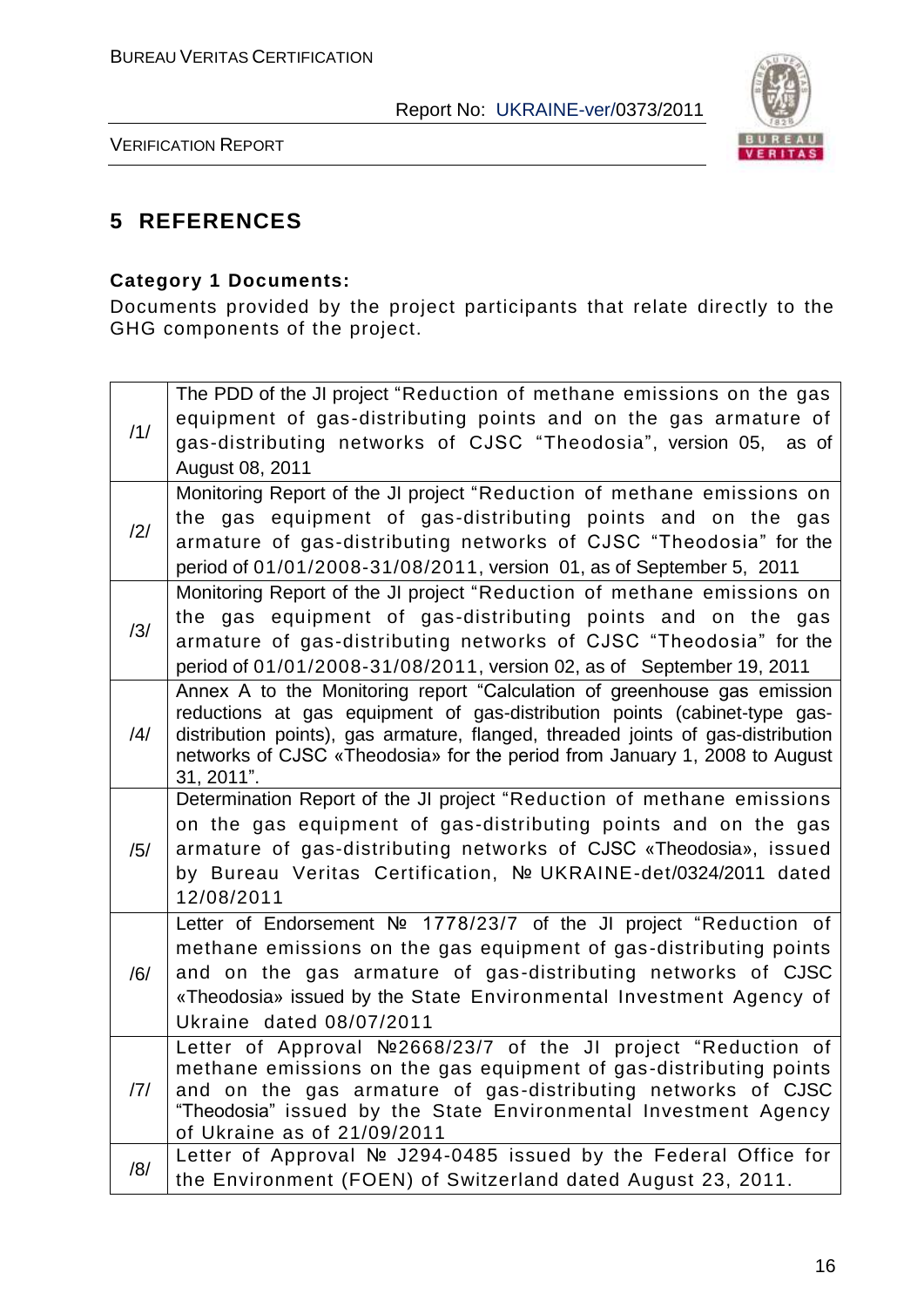



#### **Category 2 Documents:**

Background documents related to the design and/or methodologies employed in the design or other reference documents.

| version 3.0<br>/2/<br>Registry of gas distribution points (cabinet-type gas distribution<br>points), gas fittings of gas distribution networks of CJSC<br>"Theodosia" (as of 2005)<br>/3/<br>Preliminary investment agreement relating to the JI project<br>between CJSC "Theodosia" and VEMA S.A. dated 18/01/2005<br>Order № 283 on changes of the structure of the Working team<br>$\frac{1}{4}$<br>responsible for control over natural gas leakage at equipment of<br>gas distribution networks and elimination of natural gas leakage in<br>the framework of the JI project dated 12/05/2011<br>/5/<br>Order № 22/01-05 on creation of the Working team responsible for<br>control over natural gas leakage at equipment of gas distribution<br>networks and elimination of natural gas leakage in the framework<br>of the JI project dated 22/01/2005<br>Registry of gas distribution points and gas fittings of the JI project<br>/6/<br>"Reduction of methane emissions on the gas equipment of gas-<br>distributing points and on the gas armature of gas-distributing<br>networks of CJSC "Theodosia"<br>Calibration certificate of working measuring instrument (stopwatch)<br> 7 <br>Nº 024113, valid till 22/07/2012<br>Record of unscheduled repairs at GDPs (CGDPs) at CJSC<br>/8/<br>"Theodosia"<br>Record of monitoring measurements of methane leaks during<br>/9/<br>unscheduled repairs (replacement) of equipment at GDPs(CGDPs)<br>at CJSC "Theodosia"<br>Photo of portable gas analyzer EX-TEC ® SR5<br>/10/<br>Photo of barometer<br>/11/<br>/12/<br>Photo of mechanical stopwatch "SOS pr-2b-2-000"<br>Photo of liquid technical thermometer TTZH-M TU 25-2022.0006-<br>/13/<br>90<br>Photo of the process of measuring methane using a portable gas<br>/14/<br>analyzer EX-TES ® SR5<br>Passport of portable gas analyzer EX-TEC ® SR5<br>/15/<br>Technical Passport of liquid technical thermometer TTZH-M TU 25-<br>/16/<br>2022.0006-90 | /1/ | Approved consolidated baseline methodology AM0023 "Leak           |
|-----------------------------------------------------------------------------------------------------------------------------------------------------------------------------------------------------------------------------------------------------------------------------------------------------------------------------------------------------------------------------------------------------------------------------------------------------------------------------------------------------------------------------------------------------------------------------------------------------------------------------------------------------------------------------------------------------------------------------------------------------------------------------------------------------------------------------------------------------------------------------------------------------------------------------------------------------------------------------------------------------------------------------------------------------------------------------------------------------------------------------------------------------------------------------------------------------------------------------------------------------------------------------------------------------------------------------------------------------------------------------------------------------------------------------------------------------------------------------------------------------------------------------------------------------------------------------------------------------------------------------------------------------------------------------------------------------------------------------------------------------------------------------------------------------------------------------------------------------------------------------------------------------------------------------------------------------------------------|-----|-------------------------------------------------------------------|
|                                                                                                                                                                                                                                                                                                                                                                                                                                                                                                                                                                                                                                                                                                                                                                                                                                                                                                                                                                                                                                                                                                                                                                                                                                                                                                                                                                                                                                                                                                                                                                                                                                                                                                                                                                                                                                                                                                                                                                       |     | reduction from natural gas pipeline compressor or gate stations", |
|                                                                                                                                                                                                                                                                                                                                                                                                                                                                                                                                                                                                                                                                                                                                                                                                                                                                                                                                                                                                                                                                                                                                                                                                                                                                                                                                                                                                                                                                                                                                                                                                                                                                                                                                                                                                                                                                                                                                                                       |     |                                                                   |
|                                                                                                                                                                                                                                                                                                                                                                                                                                                                                                                                                                                                                                                                                                                                                                                                                                                                                                                                                                                                                                                                                                                                                                                                                                                                                                                                                                                                                                                                                                                                                                                                                                                                                                                                                                                                                                                                                                                                                                       |     |                                                                   |
|                                                                                                                                                                                                                                                                                                                                                                                                                                                                                                                                                                                                                                                                                                                                                                                                                                                                                                                                                                                                                                                                                                                                                                                                                                                                                                                                                                                                                                                                                                                                                                                                                                                                                                                                                                                                                                                                                                                                                                       |     |                                                                   |
|                                                                                                                                                                                                                                                                                                                                                                                                                                                                                                                                                                                                                                                                                                                                                                                                                                                                                                                                                                                                                                                                                                                                                                                                                                                                                                                                                                                                                                                                                                                                                                                                                                                                                                                                                                                                                                                                                                                                                                       |     |                                                                   |
|                                                                                                                                                                                                                                                                                                                                                                                                                                                                                                                                                                                                                                                                                                                                                                                                                                                                                                                                                                                                                                                                                                                                                                                                                                                                                                                                                                                                                                                                                                                                                                                                                                                                                                                                                                                                                                                                                                                                                                       |     |                                                                   |
|                                                                                                                                                                                                                                                                                                                                                                                                                                                                                                                                                                                                                                                                                                                                                                                                                                                                                                                                                                                                                                                                                                                                                                                                                                                                                                                                                                                                                                                                                                                                                                                                                                                                                                                                                                                                                                                                                                                                                                       |     |                                                                   |
|                                                                                                                                                                                                                                                                                                                                                                                                                                                                                                                                                                                                                                                                                                                                                                                                                                                                                                                                                                                                                                                                                                                                                                                                                                                                                                                                                                                                                                                                                                                                                                                                                                                                                                                                                                                                                                                                                                                                                                       |     |                                                                   |
|                                                                                                                                                                                                                                                                                                                                                                                                                                                                                                                                                                                                                                                                                                                                                                                                                                                                                                                                                                                                                                                                                                                                                                                                                                                                                                                                                                                                                                                                                                                                                                                                                                                                                                                                                                                                                                                                                                                                                                       |     |                                                                   |
|                                                                                                                                                                                                                                                                                                                                                                                                                                                                                                                                                                                                                                                                                                                                                                                                                                                                                                                                                                                                                                                                                                                                                                                                                                                                                                                                                                                                                                                                                                                                                                                                                                                                                                                                                                                                                                                                                                                                                                       |     |                                                                   |
|                                                                                                                                                                                                                                                                                                                                                                                                                                                                                                                                                                                                                                                                                                                                                                                                                                                                                                                                                                                                                                                                                                                                                                                                                                                                                                                                                                                                                                                                                                                                                                                                                                                                                                                                                                                                                                                                                                                                                                       |     |                                                                   |
|                                                                                                                                                                                                                                                                                                                                                                                                                                                                                                                                                                                                                                                                                                                                                                                                                                                                                                                                                                                                                                                                                                                                                                                                                                                                                                                                                                                                                                                                                                                                                                                                                                                                                                                                                                                                                                                                                                                                                                       |     |                                                                   |
|                                                                                                                                                                                                                                                                                                                                                                                                                                                                                                                                                                                                                                                                                                                                                                                                                                                                                                                                                                                                                                                                                                                                                                                                                                                                                                                                                                                                                                                                                                                                                                                                                                                                                                                                                                                                                                                                                                                                                                       |     |                                                                   |
|                                                                                                                                                                                                                                                                                                                                                                                                                                                                                                                                                                                                                                                                                                                                                                                                                                                                                                                                                                                                                                                                                                                                                                                                                                                                                                                                                                                                                                                                                                                                                                                                                                                                                                                                                                                                                                                                                                                                                                       |     |                                                                   |
|                                                                                                                                                                                                                                                                                                                                                                                                                                                                                                                                                                                                                                                                                                                                                                                                                                                                                                                                                                                                                                                                                                                                                                                                                                                                                                                                                                                                                                                                                                                                                                                                                                                                                                                                                                                                                                                                                                                                                                       |     |                                                                   |
|                                                                                                                                                                                                                                                                                                                                                                                                                                                                                                                                                                                                                                                                                                                                                                                                                                                                                                                                                                                                                                                                                                                                                                                                                                                                                                                                                                                                                                                                                                                                                                                                                                                                                                                                                                                                                                                                                                                                                                       |     |                                                                   |
|                                                                                                                                                                                                                                                                                                                                                                                                                                                                                                                                                                                                                                                                                                                                                                                                                                                                                                                                                                                                                                                                                                                                                                                                                                                                                                                                                                                                                                                                                                                                                                                                                                                                                                                                                                                                                                                                                                                                                                       |     |                                                                   |
|                                                                                                                                                                                                                                                                                                                                                                                                                                                                                                                                                                                                                                                                                                                                                                                                                                                                                                                                                                                                                                                                                                                                                                                                                                                                                                                                                                                                                                                                                                                                                                                                                                                                                                                                                                                                                                                                                                                                                                       |     |                                                                   |
|                                                                                                                                                                                                                                                                                                                                                                                                                                                                                                                                                                                                                                                                                                                                                                                                                                                                                                                                                                                                                                                                                                                                                                                                                                                                                                                                                                                                                                                                                                                                                                                                                                                                                                                                                                                                                                                                                                                                                                       |     |                                                                   |
|                                                                                                                                                                                                                                                                                                                                                                                                                                                                                                                                                                                                                                                                                                                                                                                                                                                                                                                                                                                                                                                                                                                                                                                                                                                                                                                                                                                                                                                                                                                                                                                                                                                                                                                                                                                                                                                                                                                                                                       |     |                                                                   |
|                                                                                                                                                                                                                                                                                                                                                                                                                                                                                                                                                                                                                                                                                                                                                                                                                                                                                                                                                                                                                                                                                                                                                                                                                                                                                                                                                                                                                                                                                                                                                                                                                                                                                                                                                                                                                                                                                                                                                                       |     |                                                                   |
|                                                                                                                                                                                                                                                                                                                                                                                                                                                                                                                                                                                                                                                                                                                                                                                                                                                                                                                                                                                                                                                                                                                                                                                                                                                                                                                                                                                                                                                                                                                                                                                                                                                                                                                                                                                                                                                                                                                                                                       |     |                                                                   |
|                                                                                                                                                                                                                                                                                                                                                                                                                                                                                                                                                                                                                                                                                                                                                                                                                                                                                                                                                                                                                                                                                                                                                                                                                                                                                                                                                                                                                                                                                                                                                                                                                                                                                                                                                                                                                                                                                                                                                                       |     |                                                                   |
|                                                                                                                                                                                                                                                                                                                                                                                                                                                                                                                                                                                                                                                                                                                                                                                                                                                                                                                                                                                                                                                                                                                                                                                                                                                                                                                                                                                                                                                                                                                                                                                                                                                                                                                                                                                                                                                                                                                                                                       |     |                                                                   |
|                                                                                                                                                                                                                                                                                                                                                                                                                                                                                                                                                                                                                                                                                                                                                                                                                                                                                                                                                                                                                                                                                                                                                                                                                                                                                                                                                                                                                                                                                                                                                                                                                                                                                                                                                                                                                                                                                                                                                                       |     |                                                                   |
|                                                                                                                                                                                                                                                                                                                                                                                                                                                                                                                                                                                                                                                                                                                                                                                                                                                                                                                                                                                                                                                                                                                                                                                                                                                                                                                                                                                                                                                                                                                                                                                                                                                                                                                                                                                                                                                                                                                                                                       |     |                                                                   |
|                                                                                                                                                                                                                                                                                                                                                                                                                                                                                                                                                                                                                                                                                                                                                                                                                                                                                                                                                                                                                                                                                                                                                                                                                                                                                                                                                                                                                                                                                                                                                                                                                                                                                                                                                                                                                                                                                                                                                                       |     |                                                                   |
|                                                                                                                                                                                                                                                                                                                                                                                                                                                                                                                                                                                                                                                                                                                                                                                                                                                                                                                                                                                                                                                                                                                                                                                                                                                                                                                                                                                                                                                                                                                                                                                                                                                                                                                                                                                                                                                                                                                                                                       |     |                                                                   |
|                                                                                                                                                                                                                                                                                                                                                                                                                                                                                                                                                                                                                                                                                                                                                                                                                                                                                                                                                                                                                                                                                                                                                                                                                                                                                                                                                                                                                                                                                                                                                                                                                                                                                                                                                                                                                                                                                                                                                                       |     |                                                                   |
|                                                                                                                                                                                                                                                                                                                                                                                                                                                                                                                                                                                                                                                                                                                                                                                                                                                                                                                                                                                                                                                                                                                                                                                                                                                                                                                                                                                                                                                                                                                                                                                                                                                                                                                                                                                                                                                                                                                                                                       |     |                                                                   |
|                                                                                                                                                                                                                                                                                                                                                                                                                                                                                                                                                                                                                                                                                                                                                                                                                                                                                                                                                                                                                                                                                                                                                                                                                                                                                                                                                                                                                                                                                                                                                                                                                                                                                                                                                                                                                                                                                                                                                                       |     |                                                                   |
|                                                                                                                                                                                                                                                                                                                                                                                                                                                                                                                                                                                                                                                                                                                                                                                                                                                                                                                                                                                                                                                                                                                                                                                                                                                                                                                                                                                                                                                                                                                                                                                                                                                                                                                                                                                                                                                                                                                                                                       |     |                                                                   |
|                                                                                                                                                                                                                                                                                                                                                                                                                                                                                                                                                                                                                                                                                                                                                                                                                                                                                                                                                                                                                                                                                                                                                                                                                                                                                                                                                                                                                                                                                                                                                                                                                                                                                                                                                                                                                                                                                                                                                                       |     |                                                                   |
|                                                                                                                                                                                                                                                                                                                                                                                                                                                                                                                                                                                                                                                                                                                                                                                                                                                                                                                                                                                                                                                                                                                                                                                                                                                                                                                                                                                                                                                                                                                                                                                                                                                                                                                                                                                                                                                                                                                                                                       |     |                                                                   |
|                                                                                                                                                                                                                                                                                                                                                                                                                                                                                                                                                                                                                                                                                                                                                                                                                                                                                                                                                                                                                                                                                                                                                                                                                                                                                                                                                                                                                                                                                                                                                                                                                                                                                                                                                                                                                                                                                                                                                                       |     |                                                                   |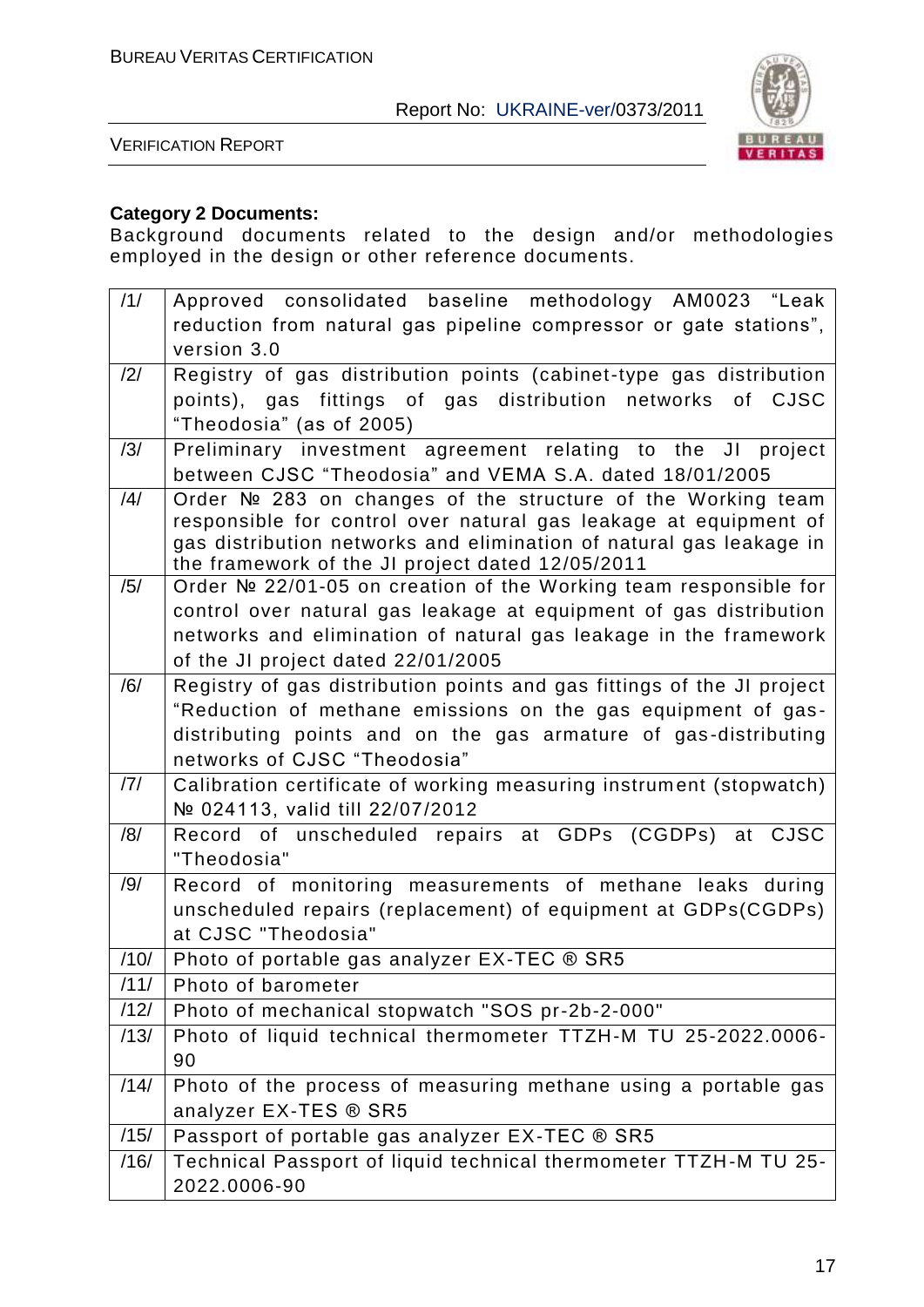

VERIFICATION REPORT

|      | /17/   Passport of mechanical stopwatch "SOS pr-2b-2-000"              |  |  |  |  |
|------|------------------------------------------------------------------------|--|--|--|--|
|      | /18/   Passport of pressure regulator RD Du 32 and 50                  |  |  |  |  |
| /19/ | Manual on barometer operation and household barometers BTK-<br>$SN-14$ |  |  |  |  |

#### **Persons interviewed:**

List persons interviewed during the verification or persons that contributed with other information that are not included in the documents listed above.

|     | <b>Name</b>           | Organization               | <b>Position</b>                                                                   |
|-----|-----------------------|----------------------------|-----------------------------------------------------------------------------------|
| /1/ | Kozlovskyi Ye.V.      | <b>CJSC</b><br>«Theodosia» | Acting general director                                                           |
| /2/ | Yemelyanenko<br>Ye.V. | <b>CJSC</b><br>«Theodosia» | Chief Engineer, Head of the Working<br>Team                                       |
| /3/ | Vasyukhin A.I.        | <b>CJSC</b><br>«Theodosia» | Engineer, secretary of the working<br>team                                        |
| /4/ | Voitenko T.O.         | <b>CJSC</b><br>«Theodosia» | Head of the production and technical<br>department, member of the working<br>team |
| /5/ | Belov E.V.            | "CEP" Ltd.                 | Consultant of VEMA S.A.                                                           |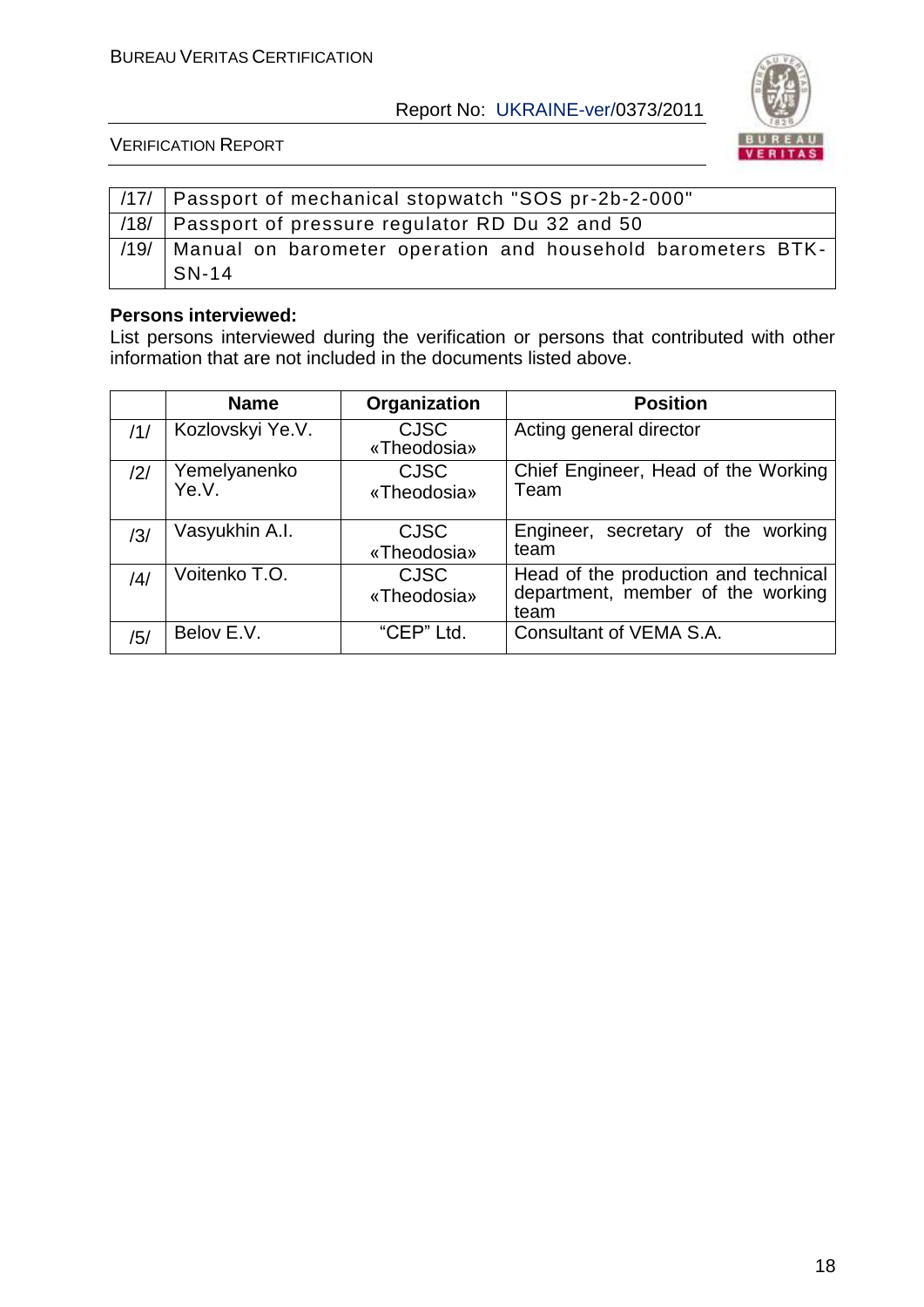

#### VERIFICATION REPORT

APPENDIX A: VERIFICATION PROTOCOL

#### **BUREAU VERITAS CERTIFICATION HOLDING SAS**

#### **VERIFICATION PROTOCOL**

#### **Table 1 Check list for verification, according to the DETERMINATION AND VERIFICATION MANUAL (Version 01)**

| <b>DVM</b>                    | <b>Check Item</b>                                                                                                                                                                                                                                                             | <b>Initial finding</b>                                                                                                                                                                                                                                                                                                                                                                                                                                                                                                                                                                                               | <b>Draft</b>                 | <b>Final</b>      |
|-------------------------------|-------------------------------------------------------------------------------------------------------------------------------------------------------------------------------------------------------------------------------------------------------------------------------|----------------------------------------------------------------------------------------------------------------------------------------------------------------------------------------------------------------------------------------------------------------------------------------------------------------------------------------------------------------------------------------------------------------------------------------------------------------------------------------------------------------------------------------------------------------------------------------------------------------------|------------------------------|-------------------|
| Paragraph                     |                                                                                                                                                                                                                                                                               |                                                                                                                                                                                                                                                                                                                                                                                                                                                                                                                                                                                                                      | <b>Conclusion</b>            | <b>Conclusion</b> |
|                               | <b>Project approvals by Parties involved</b>                                                                                                                                                                                                                                  |                                                                                                                                                                                                                                                                                                                                                                                                                                                                                                                                                                                                                      |                              |                   |
| 90                            | Has the DFP of at least one Party involved,<br>other than the host Party, issued a written<br>project approval when submitting the first<br>verification report to the secretariat for<br>publication in accordance with paragraph 38 of<br>the JI guidelines, at the latest? | The project was approved by both the Host Party (Ukraine)<br>and the other Party involved (Switzerland). Written project<br>approvals were issued by DFPs of Parties involved. Both<br>Letters of Approval were available at the beginning of the<br>first verification of the project.                                                                                                                                                                                                                                                                                                                              | <b>OK</b>                    | OK.               |
| 91                            | Are all the written project approvals by Parties<br>involved unconditional?                                                                                                                                                                                                   | Yes, all the written project approvals by Parties involved are<br>unconditional.                                                                                                                                                                                                                                                                                                                                                                                                                                                                                                                                     | OK                           | OK                |
| <b>Project implementation</b> |                                                                                                                                                                                                                                                                               |                                                                                                                                                                                                                                                                                                                                                                                                                                                                                                                                                                                                                      |                              |                   |
|                               |                                                                                                                                                                                                                                                                               |                                                                                                                                                                                                                                                                                                                                                                                                                                                                                                                                                                                                                      |                              |                   |
| 92                            | Has<br>project been implemented<br>the<br>in.<br>accordance with the PDD regarding which the<br>determination has been deemed final and is so<br>listed on the UNFCCC JI website?                                                                                             | <b>CL 01.</b> The project was implemented with some deviations<br>from the PDD regarding which the determination has been<br>deemed final and is so listed on the UNFCCC JI website,<br>namely: according to the PDD the implementation of repair<br>works finishes in 2010, and the total amount of repaired<br>(replaced) equipment at the end of 2010 is 21 units of GDPs<br>(CGDPs) and 70 units of gas fittings. But the Monitoring<br>report states that at the end of 2010 19 units of GDPs<br>(CGDPs) and 68 units of gas fittings were repaired<br>(replaced). Two units of GDPs (CGDPs) and 2 units of gas | <b>CL 01</b><br><b>CL 02</b> | OK.<br>OK.        |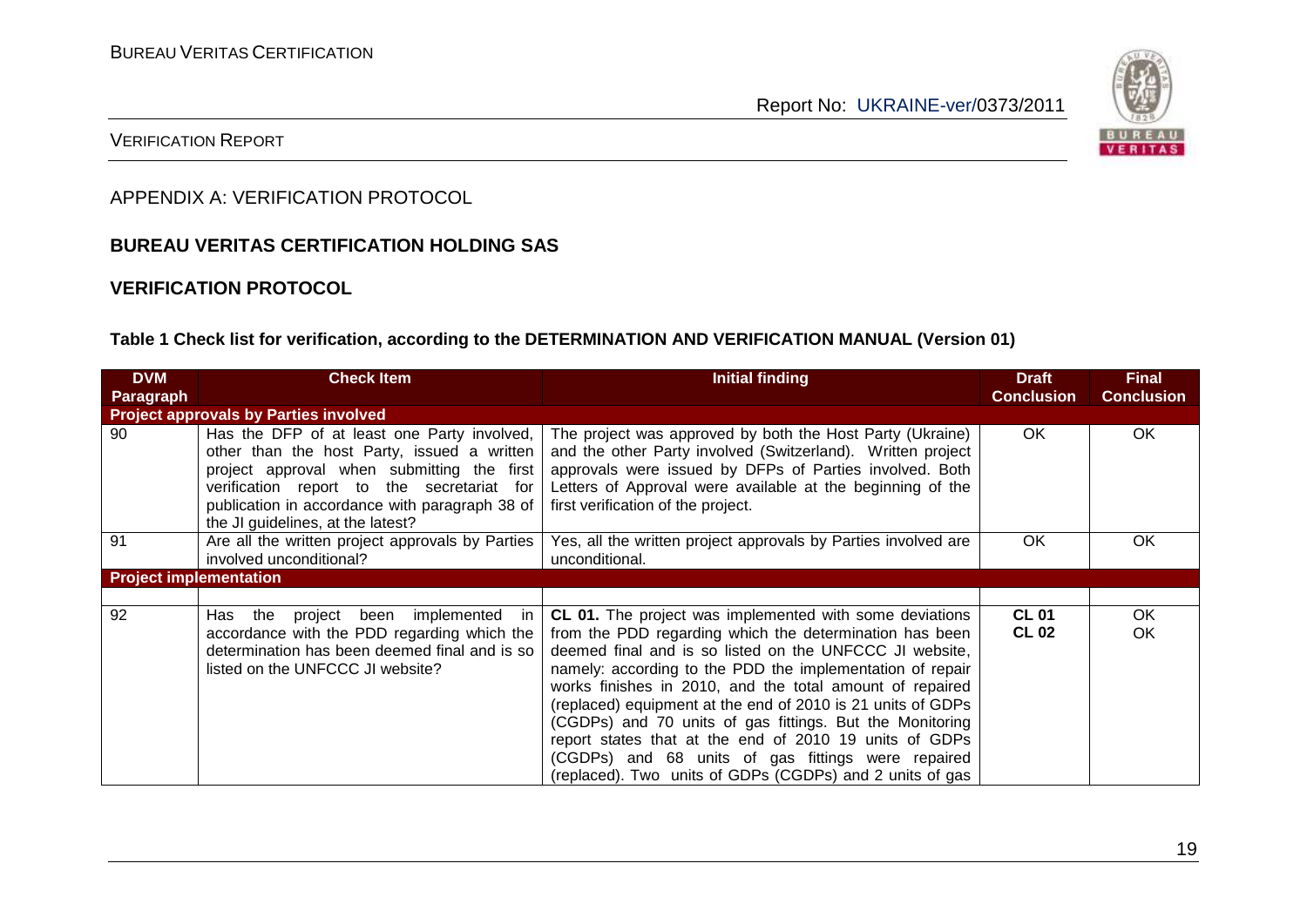

| <b>DVM</b> | <b>Check Item</b>                                                                                                                                                                                                                                                                                                                                                    | <b>Initial finding</b>                                                                                                                                                                                                                                                                                                                                                                                                                                                                                                                                                                                                                                                                                                   | <b>Draft</b>      | <b>Final</b>      |
|------------|----------------------------------------------------------------------------------------------------------------------------------------------------------------------------------------------------------------------------------------------------------------------------------------------------------------------------------------------------------------------|--------------------------------------------------------------------------------------------------------------------------------------------------------------------------------------------------------------------------------------------------------------------------------------------------------------------------------------------------------------------------------------------------------------------------------------------------------------------------------------------------------------------------------------------------------------------------------------------------------------------------------------------------------------------------------------------------------------------------|-------------------|-------------------|
| Paragraph  |                                                                                                                                                                                                                                                                                                                                                                      |                                                                                                                                                                                                                                                                                                                                                                                                                                                                                                                                                                                                                                                                                                                          | <b>Conclusion</b> | <b>Conclusion</b> |
|            |                                                                                                                                                                                                                                                                                                                                                                      | fittings were repaired (replaced) in 2011. Please explain this<br>discrepancy.                                                                                                                                                                                                                                                                                                                                                                                                                                                                                                                                                                                                                                           |                   |                   |
|            |                                                                                                                                                                                                                                                                                                                                                                      | CL 02. The data provided in the PDD relating to project GHG<br>emissions, baseline GHG emissions and GHG emission<br>reductions do not coincide with the data stated in the MR.<br>Please provide, justification of this inconsistency.                                                                                                                                                                                                                                                                                                                                                                                                                                                                                  |                   |                   |
| 93         | What is the status of operation of the project<br>during the monitoring period?                                                                                                                                                                                                                                                                                      | Project was operational for the whole monitoring period,<br>which is 01/01/2008-31/08/2011.                                                                                                                                                                                                                                                                                                                                                                                                                                                                                                                                                                                                                              | <b>OK</b>         | OK                |
|            | <b>Compliance with monitoring plan</b>                                                                                                                                                                                                                                                                                                                               |                                                                                                                                                                                                                                                                                                                                                                                                                                                                                                                                                                                                                                                                                                                          |                   |                   |
| 94         | Did the monitoring occur in accordance with the<br>monitoring plan included in the PDD regarding<br>which the determination has been deemed final<br>and is so listed on the UNFCCC JI website?                                                                                                                                                                      | Yes, monitoring occured in accordance with the monitoring<br>plan included in the PDD regarding which the determination<br>has been deemed final and is so listed on the UNFCCC JI<br>website.<br>CAR 01. In order to set the baseline the project used a<br>specific approach based on the methodology AM0023,<br>version 3.0, approved by the CDM Executive Board. Please<br>provide a reference to the methodology in the MR.                                                                                                                                                                                                                                                                                         | <b>CAR 01</b>     | OK                |
| 95(a)      | For calculating the emission reductions or<br>enhancements of net removals, were key<br>factors, e.g. those listed in 23 (b) (i)-(vii) above,<br>influencing the baseline emissions or net<br>removals and the activity level of the project<br>and the emissions or removals as well as risks<br>associated with the project taken into account,<br>as appropriate? | Yes, for calculating the emission reductions such key factors<br>as the rate of leakage for each leakage found, gas<br>temperature and pressure, volume of capacity, the<br>concentration of methane in the sample, the time during<br>which the concentration of methane in the volume capacity<br>reaches a certain level, experience in implementing<br>measures envisaged by the project, the current practice that<br>exists in Ukraine in this area, financial costs and the<br>availability of expertise, legislation affecting the emissions in<br>the baseline, level of activity on the project and the project<br>emissions and risks associated with the project were taken<br>into account, as appropriate. | OK                | OK                |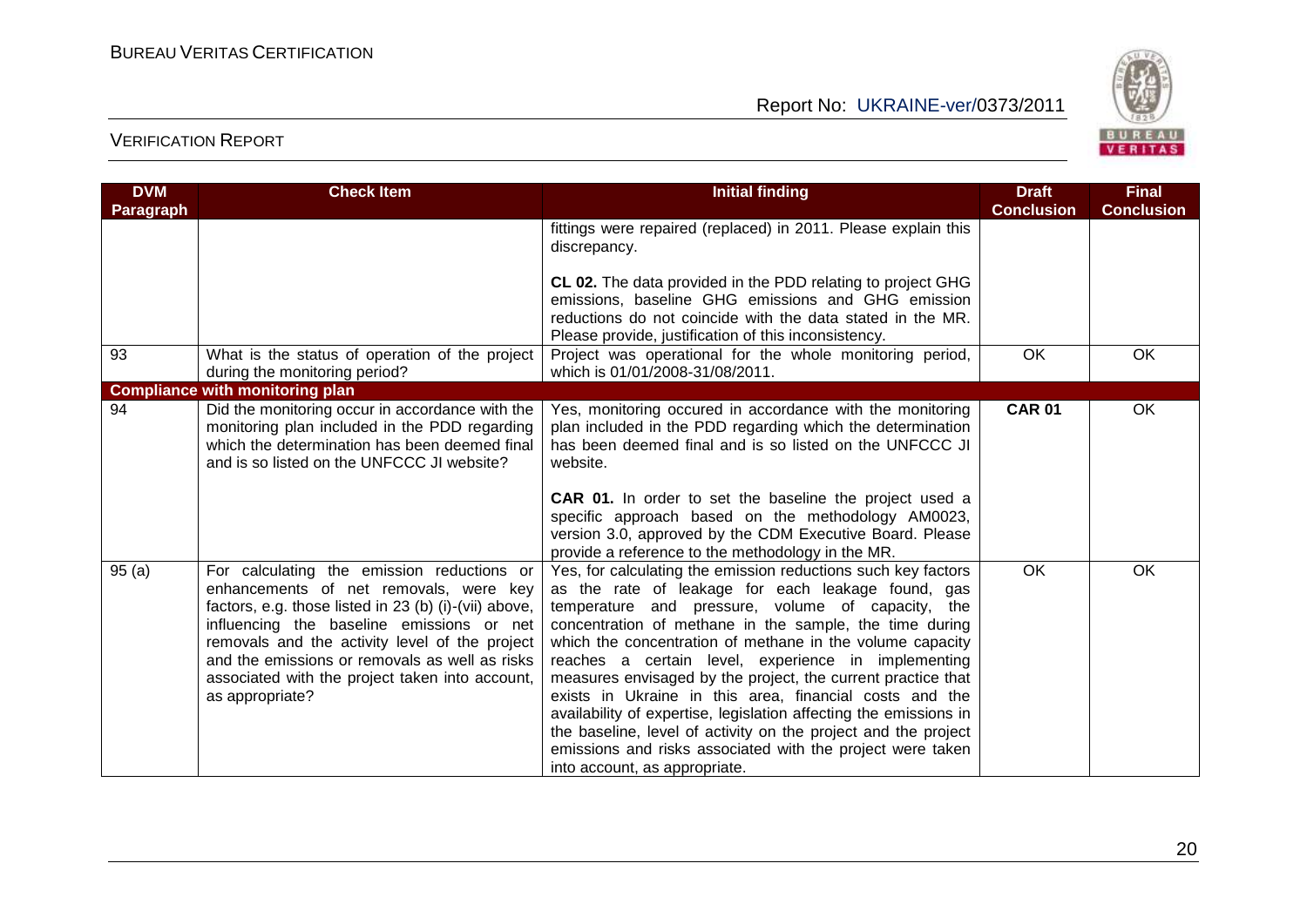

| <b>DVM</b> | <b>Check Item</b>                                                                                                                                                                                                                                                 | <b>Initial finding</b>                                                                                                                                                                                                                                                                                                                                                                                                                                                                                               | <b>Draft</b>      | <b>Final</b>      |
|------------|-------------------------------------------------------------------------------------------------------------------------------------------------------------------------------------------------------------------------------------------------------------------|----------------------------------------------------------------------------------------------------------------------------------------------------------------------------------------------------------------------------------------------------------------------------------------------------------------------------------------------------------------------------------------------------------------------------------------------------------------------------------------------------------------------|-------------------|-------------------|
| Paragraph  |                                                                                                                                                                                                                                                                   |                                                                                                                                                                                                                                                                                                                                                                                                                                                                                                                      | <b>Conclusion</b> | <b>Conclusion</b> |
| 95(b)      | Are data sources used for calculating emission<br>reductions or enhancements of net removals<br>clearly identified, reliable and transparent?                                                                                                                     | Data sources used for calculating emission reductions, such<br>as measuring equipment - gas analyzer "EX-TEC®SR5",<br>stop-watch timer "SOS pr-2b-2", mercury glass thermometer<br>of TL-4 type, flow meter, pressure gauge; information from<br>manufacturers and IPCC are clearly identified, reliable and<br>transparent.<br><b>CAR 02.</b> Please indicate baseline, project GHG emissions<br>and emission reductions in $tCO2$ equivalent.                                                                      | <b>CAR 02</b>     | OK                |
| 95(c)      | Are emission factors, including default emission<br>factors, if used for calculating the emission<br>reductions or enhancements of net removals,<br>selected by carefully balancing accuracy and<br>reasonableness, and appropriately justified of<br>the choice? | emission factors, including default emission<br>Yes.<br>factors, that were used for calculating the emission<br>reductions or enhancements of net removals, were selected<br>by carefully balancing accuracy and reasonableness, and<br>appropriately justified of the choice.<br><b>CAR 03.</b> Please, specify correct data units of parameters<br>that are used for calculations of GHG emissions and<br>specified in Table 3 of the MR.                                                                          | <b>CAR 03</b>     | <b>OK</b>         |
| 95 (d)     | Is the calculation of emission reductions or<br>enhancements of net removals based on<br>conservative assumptions and the most<br>plausible scenarios in a transparent manner?                                                                                    | Yes, the calculation of emission reductions is based on<br>conservative assumptions and the most plausible scenarios<br>in a transparent manner.<br>CAR 04. Values of emission reductions in 2010 and 2011 do<br>not correspond to the differences of baseline and project<br>emissions. Obviously, this happened as a result of rounding<br>of numbers in Excel spreadsheets, which contains<br>estimations of emission reductions.<br>Please, make<br>appropriate corrections in the MR and Annex A (Excel table). | <b>CAR 04</b>     | <b>OK</b>         |
|            | Applicable to JI SSC projects only                                                                                                                                                                                                                                |                                                                                                                                                                                                                                                                                                                                                                                                                                                                                                                      |                   |                   |
| 96         | Is the relevant threshold to be classified as JI<br><b>SSC</b><br>project not exceeded during the                                                                                                                                                                 | N/a                                                                                                                                                                                                                                                                                                                                                                                                                                                                                                                  | N/a               | N/a               |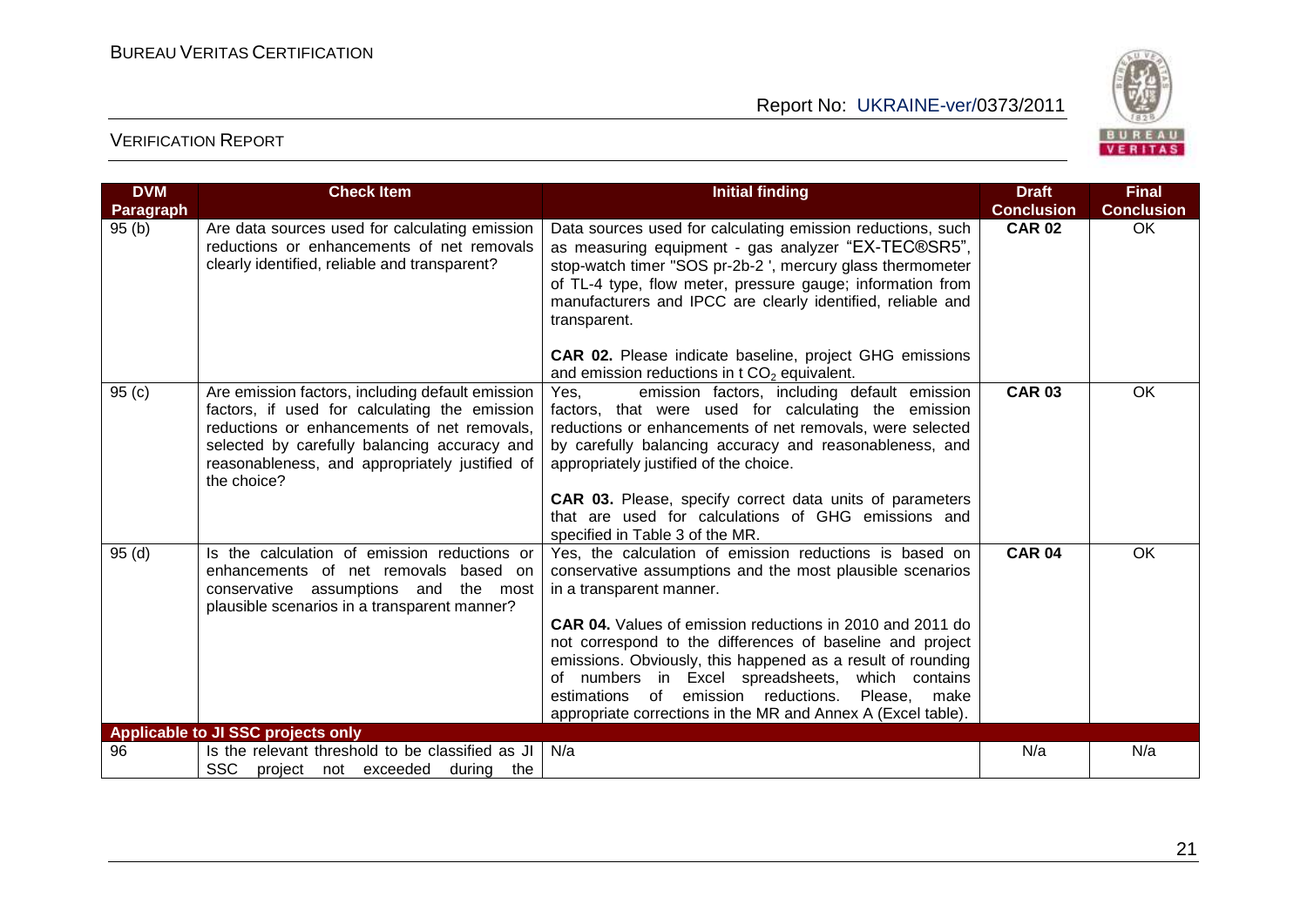

| <b>DVM</b><br>Paragraph | <b>Check Item</b>                                                                             | <b>Initial finding</b>                              | <b>Draft</b><br><b>Conclusion</b> | <b>Final</b><br><b>Conclusion</b> |
|-------------------------|-----------------------------------------------------------------------------------------------|-----------------------------------------------------|-----------------------------------|-----------------------------------|
|                         | monitoring period on an annual average basis?                                                 |                                                     |                                   |                                   |
|                         | If the threshold is exceeded, is the maximum                                                  |                                                     |                                   |                                   |
|                         | emission reduction level estimated in the PDD<br>for the JI SSC project or the bundle for the |                                                     |                                   |                                   |
|                         | monitoring period determined?                                                                 |                                                     |                                   |                                   |
|                         | Applicable to bundled JI SSC projects only                                                    |                                                     |                                   |                                   |
| 97(a)                   | Has the composition of the bundle not changed                                                 | N/a                                                 | N/a                               | N/a                               |
|                         | from that is stated in F-JI-SSCBUNDLE?                                                        |                                                     |                                   |                                   |
| 97(b)                   | If the determination was conducted on the                                                     | N/a                                                 | N/a                               | N/a                               |
|                         | basis of an overall monitoring plan, have the                                                 |                                                     |                                   |                                   |
|                         | project participants submitted a common                                                       |                                                     |                                   |                                   |
|                         | monitoring report?                                                                            |                                                     |                                   |                                   |
| 98                      | If the monitoring is based on a monitoring plan                                               | N/a                                                 | N/a                               | N/a                               |
|                         | that provides for overlapping monitoring<br>periods, are the monitoring periods per           |                                                     |                                   |                                   |
|                         | component of the project clearly specified in                                                 |                                                     |                                   |                                   |
|                         | the monitoring report?                                                                        |                                                     |                                   |                                   |
|                         | Do the monitoring periods not overlap with                                                    |                                                     |                                   |                                   |
|                         | those for which verifications were already                                                    |                                                     |                                   |                                   |
|                         | deemed final in the past?                                                                     |                                                     |                                   |                                   |
|                         | <b>Revision of monitoring plan</b>                                                            |                                                     |                                   |                                   |
|                         | Applicable only if monitoring plan is revised by project participant                          |                                                     |                                   |                                   |
| 99(a)                   | Did the project participants provide an                                                       | The Monitoring plan was not reviewed by the project | <b>OK</b>                         | OK                                |
|                         | appropriate justification for the proposed<br>revision?                                       | participants.                                       |                                   |                                   |
| 99(b)                   | Does the proposed revision improve the                                                        | N/a                                                 | <b>OK</b>                         | <b>OK</b>                         |
|                         | accuracy and/or applicability of information                                                  |                                                     |                                   |                                   |
|                         | collected compared to the original monitoring                                                 |                                                     |                                   |                                   |
|                         | plan without changing conformity with the                                                     |                                                     |                                   |                                   |
|                         | relevant rules and regulations<br>for the                                                     |                                                     |                                   |                                   |
|                         | establishment of monitoring plans?                                                            |                                                     |                                   |                                   |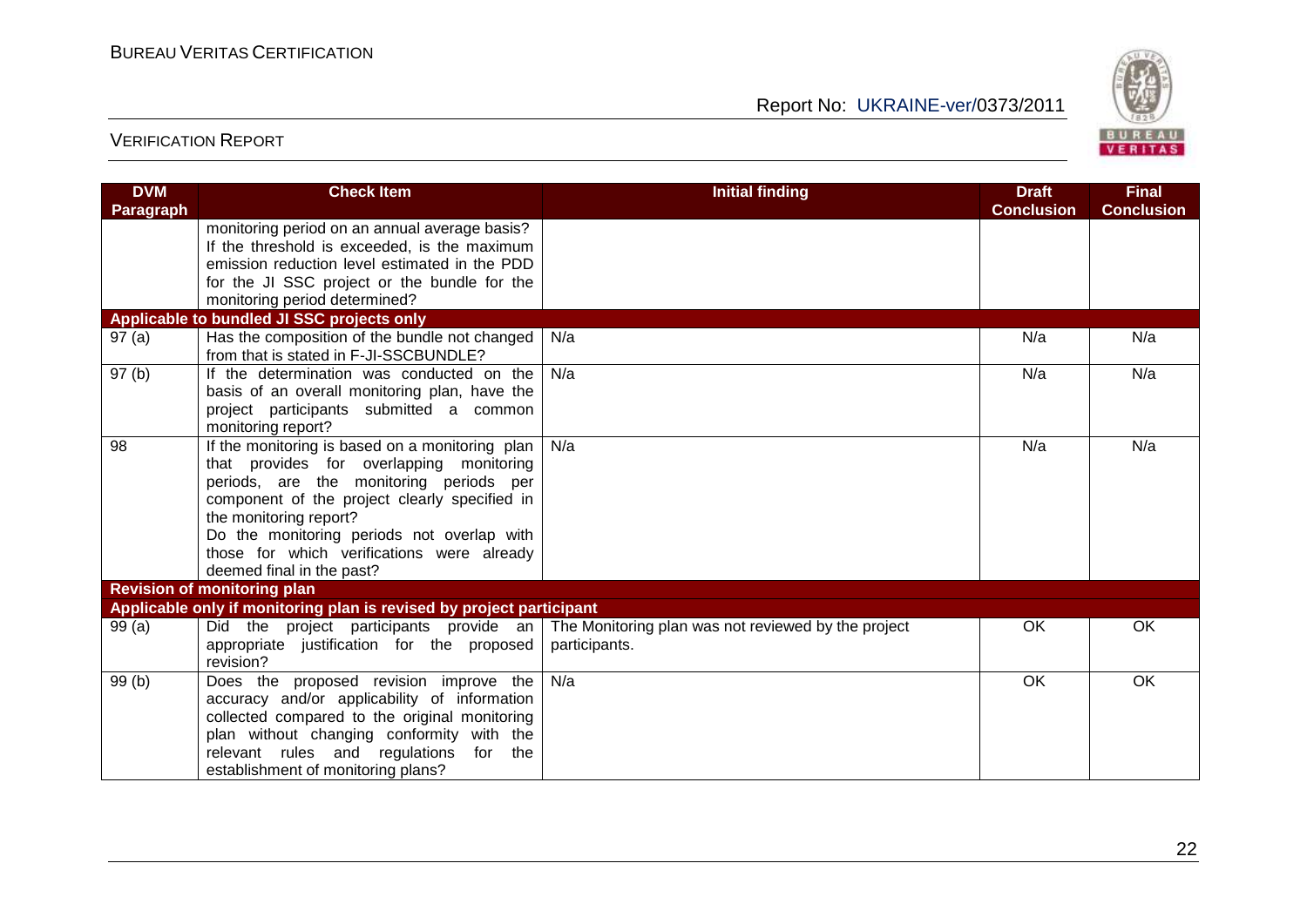

| <b>DVM</b>             | <b>Check Item</b>                                                                                                                                                       | <b>Initial finding</b>                                                                                                                                                                                                                                                                                                                                                                                                                                                                                                                                                                                                                                                                                                                                                                                                                                                                                                                       | <b>Draft</b>                                                    | <b>Final</b>                        |
|------------------------|-------------------------------------------------------------------------------------------------------------------------------------------------------------------------|----------------------------------------------------------------------------------------------------------------------------------------------------------------------------------------------------------------------------------------------------------------------------------------------------------------------------------------------------------------------------------------------------------------------------------------------------------------------------------------------------------------------------------------------------------------------------------------------------------------------------------------------------------------------------------------------------------------------------------------------------------------------------------------------------------------------------------------------------------------------------------------------------------------------------------------------|-----------------------------------------------------------------|-------------------------------------|
| Paragraph              |                                                                                                                                                                         |                                                                                                                                                                                                                                                                                                                                                                                                                                                                                                                                                                                                                                                                                                                                                                                                                                                                                                                                              | <b>Conclusion</b>                                               | <b>Conclusion</b>                   |
| <b>Data management</b> |                                                                                                                                                                         |                                                                                                                                                                                                                                                                                                                                                                                                                                                                                                                                                                                                                                                                                                                                                                                                                                                                                                                                              |                                                                 |                                     |
| 101(a)                 | implementation of data collection<br>Is the<br>procedures in accordance with the monitoring<br>plan, including the quality control and quality<br>assurance procedures? | The implementation of data collection procedures is in<br>accordance with the monitoring plan, including the quality<br>control and quality assurance procedures.                                                                                                                                                                                                                                                                                                                                                                                                                                                                                                                                                                                                                                                                                                                                                                            | <b>CAR 05</b><br><b>CAR 06</b>                                  | OK.<br><b>OK</b>                    |
|                        |                                                                                                                                                                         | CAR 05. Please provide a clear explanation regarding<br>quality control and quality assurance measures and the<br>respective responsibilities as to such measures.<br><b>CAR 06.</b> Please provide information on the frequency /<br>periodicity of recording of monitoring parameters.                                                                                                                                                                                                                                                                                                                                                                                                                                                                                                                                                                                                                                                     |                                                                 |                                     |
| 101(b)                 | Is the function of the monitoring equipment,<br>including its calibration status, is in order?                                                                          | Measuring equipment designed for the project monitoring,<br>operates properly, and its calibration is performed according<br>to manufacturer's instructions and standards of the industry.<br>However, there were some questions about measuring<br>equipment to be corrected or clarified:<br><b>CAR 07.</b> Frequency of calibration of measuring equipment<br>was not specified in the MR. Please provide information on<br>the frequency of calibration of all equipment used for project<br>monitoring.<br><b>CAR 08.</b> Please provide a detailed description in the MR by<br>means of which device the monitoring measurement of<br>methane was carried out.<br><b>CAR 09.</b> Please provide passports of the portable gas<br>analyzer EX-TEC ® SR5, mercury glass thermometer of TL4<br>type and manometer, which are indicated in the MR.<br>CL 03. Please indicate the level of measuring error of gas<br>analyzer EX-TEC ® SR5. | <b>CAR 07</b><br><b>CAR 08</b><br><b>CAR 09</b><br><b>CL 03</b> | OK.<br><b>OK</b><br><b>OK</b><br>OK |
| 101 (c)                | Are the evidence and records used for the                                                                                                                               | The evidence and records used for the monitoring are                                                                                                                                                                                                                                                                                                                                                                                                                                                                                                                                                                                                                                                                                                                                                                                                                                                                                         | OK                                                              | <b>OK</b>                           |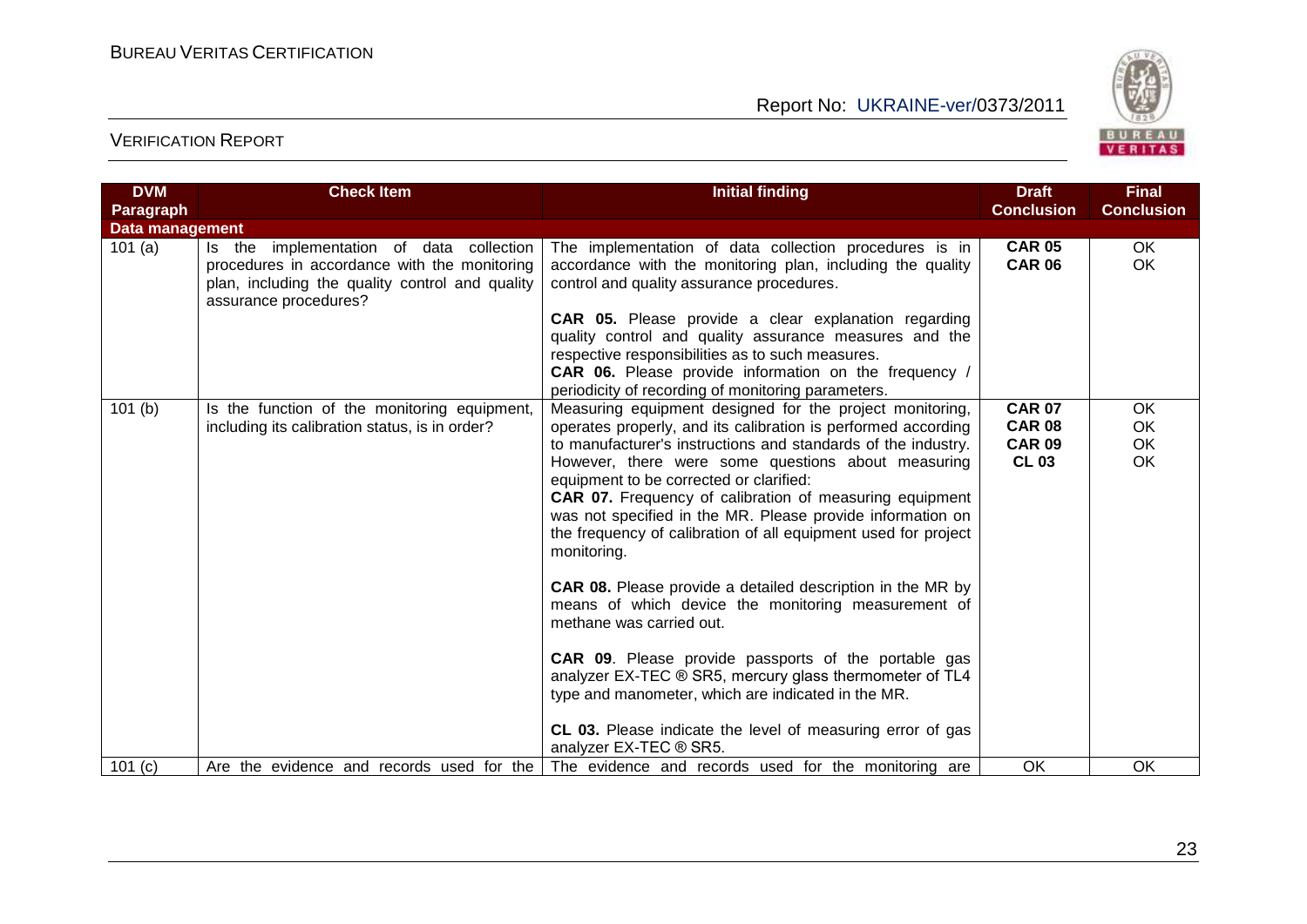

| <b>DVM</b><br>Paragraph | <b>Check Item</b>                                                                                                                                     | <b>Initial finding</b>                                                                                                                                                                                                                                                                                                                              | <b>Draft</b><br><b>Conclusion</b> | <b>Final</b><br><b>Conclusion</b> |
|-------------------------|-------------------------------------------------------------------------------------------------------------------------------------------------------|-----------------------------------------------------------------------------------------------------------------------------------------------------------------------------------------------------------------------------------------------------------------------------------------------------------------------------------------------------|-----------------------------------|-----------------------------------|
|                         | monitoring maintained in a traceable manner?                                                                                                          | maintained in a traceable manner.<br>All information needed for monitoring of emission reductions<br>is stored in paper and / or electronic formats.                                                                                                                                                                                                |                                   |                                   |
| $101$ (d)               | Is the data collection and management system<br>for the project in accordance with the<br>monitoring plan?                                            | The data collection and management system of the<br>project is in accordance with the monitoring plan.<br>effectiveness<br>Verification<br>team confirms the<br>οf<br>existing management system and operating system<br>and considers them suitable for reliable monitoring of<br>the project.<br>CL 04. Please, check the numbering of Tables and | <b>CL 04</b>                      | OK                                |
|                         |                                                                                                                                                       | Figures in the MR.                                                                                                                                                                                                                                                                                                                                  |                                   |                                   |
|                         | Verification regarding programs of activities (additional elements for assessment)                                                                    |                                                                                                                                                                                                                                                                                                                                                     |                                   |                                   |
| 102                     | Is any JPA that has not been added to the JI<br>PoA not verified?                                                                                     | N/a                                                                                                                                                                                                                                                                                                                                                 | N/a                               | N/a                               |
| 103                     | Is the verification based on the monitoring<br>reports of all JPAs to be verified?                                                                    | N/a                                                                                                                                                                                                                                                                                                                                                 | N/a                               | N/a                               |
| 103                     | Does the verification ensure the accuracy and<br>conservativeness of the emission reductions or<br>enhancements of removals generated by each<br>JPA? | N/a                                                                                                                                                                                                                                                                                                                                                 | N/a                               | N/a                               |
| 104                     | Does the monitoring period not overlap with<br>previous monitoring periods?                                                                           | N/a                                                                                                                                                                                                                                                                                                                                                 | N/a                               | N/a                               |
| 105                     | If the AIE learns of an erroneously included<br>JPA, has the AIE informed the JISC of its<br>findings in writing?                                     | N/a                                                                                                                                                                                                                                                                                                                                                 | N/a                               | N/a                               |
|                         | Applicable to sample-based approach only                                                                                                              |                                                                                                                                                                                                                                                                                                                                                     |                                   |                                   |
| 106                     | Does the sampling plan prepared by the AIE:<br>(a) Describe its sample selection, taking into<br>account that:                                        | N/a                                                                                                                                                                                                                                                                                                                                                 | N/a                               | N/a                               |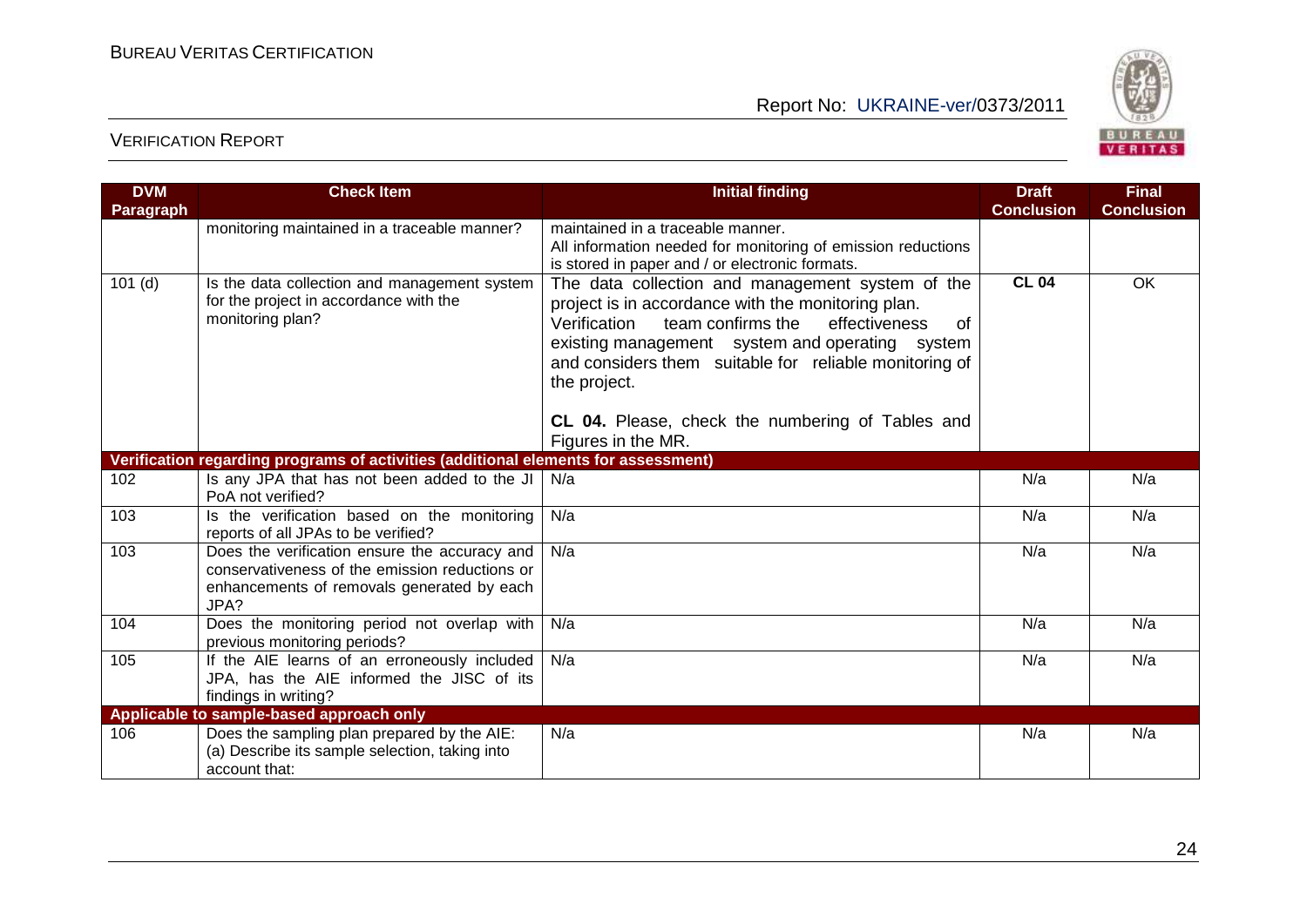

| <b>DVM</b> | <b>Check Item</b>                                                                                                                                                                                                                                                                                                                                                                                                                                                                                                                                                                                                                                                                                                                                                                | <b>Initial finding</b> | <b>Draft</b>      | <b>Final</b>      |
|------------|----------------------------------------------------------------------------------------------------------------------------------------------------------------------------------------------------------------------------------------------------------------------------------------------------------------------------------------------------------------------------------------------------------------------------------------------------------------------------------------------------------------------------------------------------------------------------------------------------------------------------------------------------------------------------------------------------------------------------------------------------------------------------------|------------------------|-------------------|-------------------|
| Paragraph  |                                                                                                                                                                                                                                                                                                                                                                                                                                                                                                                                                                                                                                                                                                                                                                                  |                        | <b>Conclusion</b> | <b>Conclusion</b> |
|            | (i) For each verification that uses a sample-<br>based approach, the sample selection shall<br>be sufficiently representative of the JPAs in<br>the JI PoA such extrapolation to all JPAs<br>identified for that verification is reasonable,<br>taking into account differences among the<br>characteristics of JPAs, such as:<br>- The types of JPAs;<br>- The complexity of the applicable<br>technologies and/or measures used;<br>- The geographical location of each JPA;<br>- The amounts of expected emission<br>reductions of the JPAs being verified;<br>- The number of JPAs for which emission<br>reductions are being verified;<br>- The length of monitoring periods of the<br>JPAs being verified; and<br>The samples selected for prior<br>verifications, if any? |                        |                   |                   |
| 107        | Is the sampling plan ready for publication<br>through the secretariat along with the<br>verification<br>supporting<br>report<br>and<br>documentation?                                                                                                                                                                                                                                                                                                                                                                                                                                                                                                                                                                                                                            | N/a                    | N/a               | N/a               |
| 108        | Has the AIE made site inspections of at least<br>the square root of the number of total JPAs,<br>rounded to the upper whole number? If the AIE<br>makes no site inspections or fewer site<br>inspections than the square root of the number<br>of total JPAs, rounded to the upper whole<br>number, then does the AIE provide a<br>reasonable explanation and justification?                                                                                                                                                                                                                                                                                                                                                                                                     | N/a                    | N/a               | N/a               |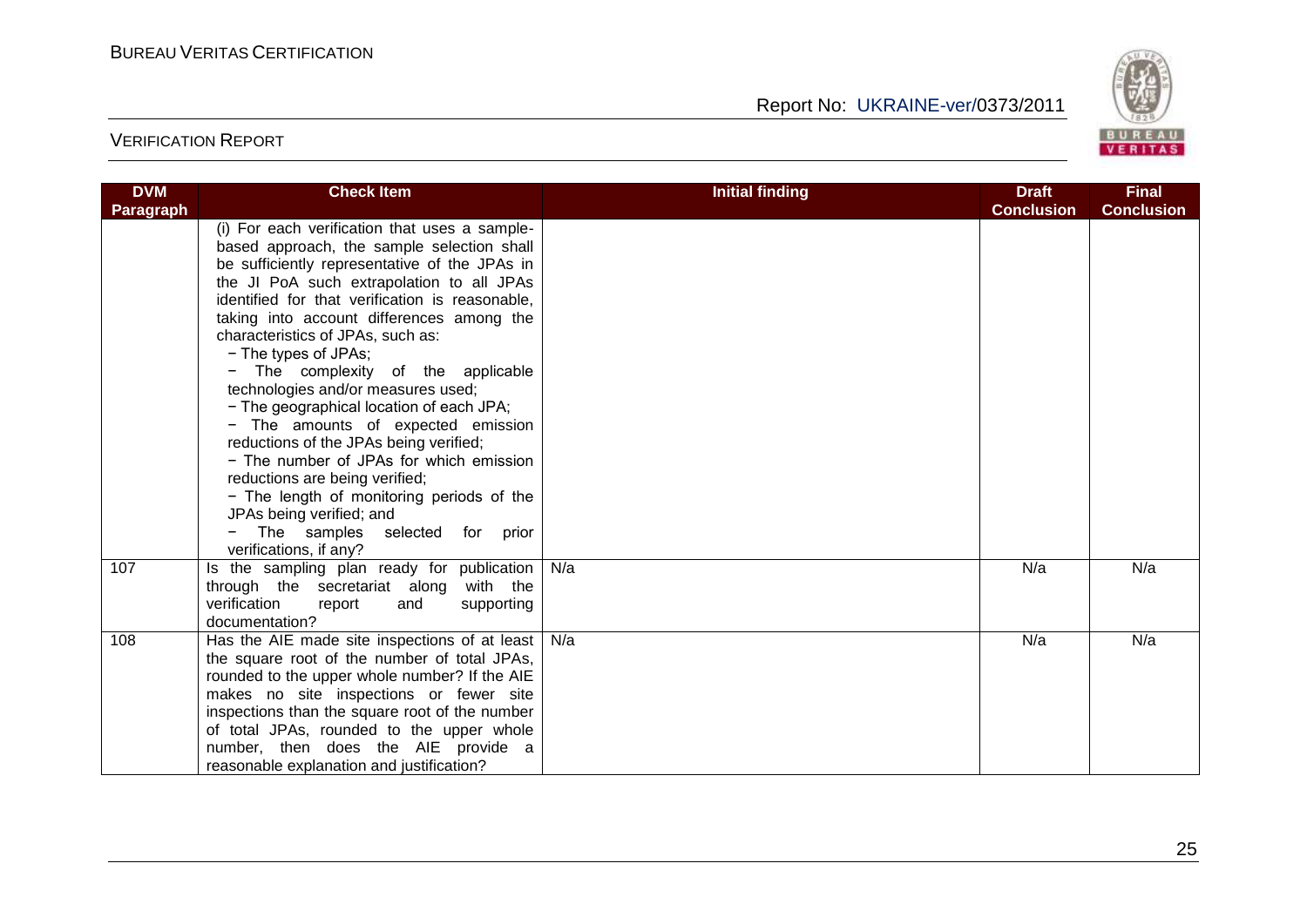

| <b>DVM</b><br><b>Paragraph</b> | <b>Check Item</b>                                                                                                                                                                                                               | Initial finding | <b>Draft</b><br><b>Conclusion</b> | <b>Final</b><br><b>Conclusion</b> |
|--------------------------------|---------------------------------------------------------------------------------------------------------------------------------------------------------------------------------------------------------------------------------|-----------------|-----------------------------------|-----------------------------------|
| 109                            | Is the sampling plan available for submission to $ N/a $<br>the secretariat for the JISC.s ex ante<br>assessment? (Optional)                                                                                                    |                 | N/a                               | N/a                               |
| 110                            | If the AIE learns of a fraudulently included JPA, $\vert$ N/a<br>a fraudulently monitored JPA or an inflated<br>number of emission reductions claimed in a JI<br>PoA, has the AIE informed the JISC of the<br>fraud in writing? |                 | N/a                               | N/a                               |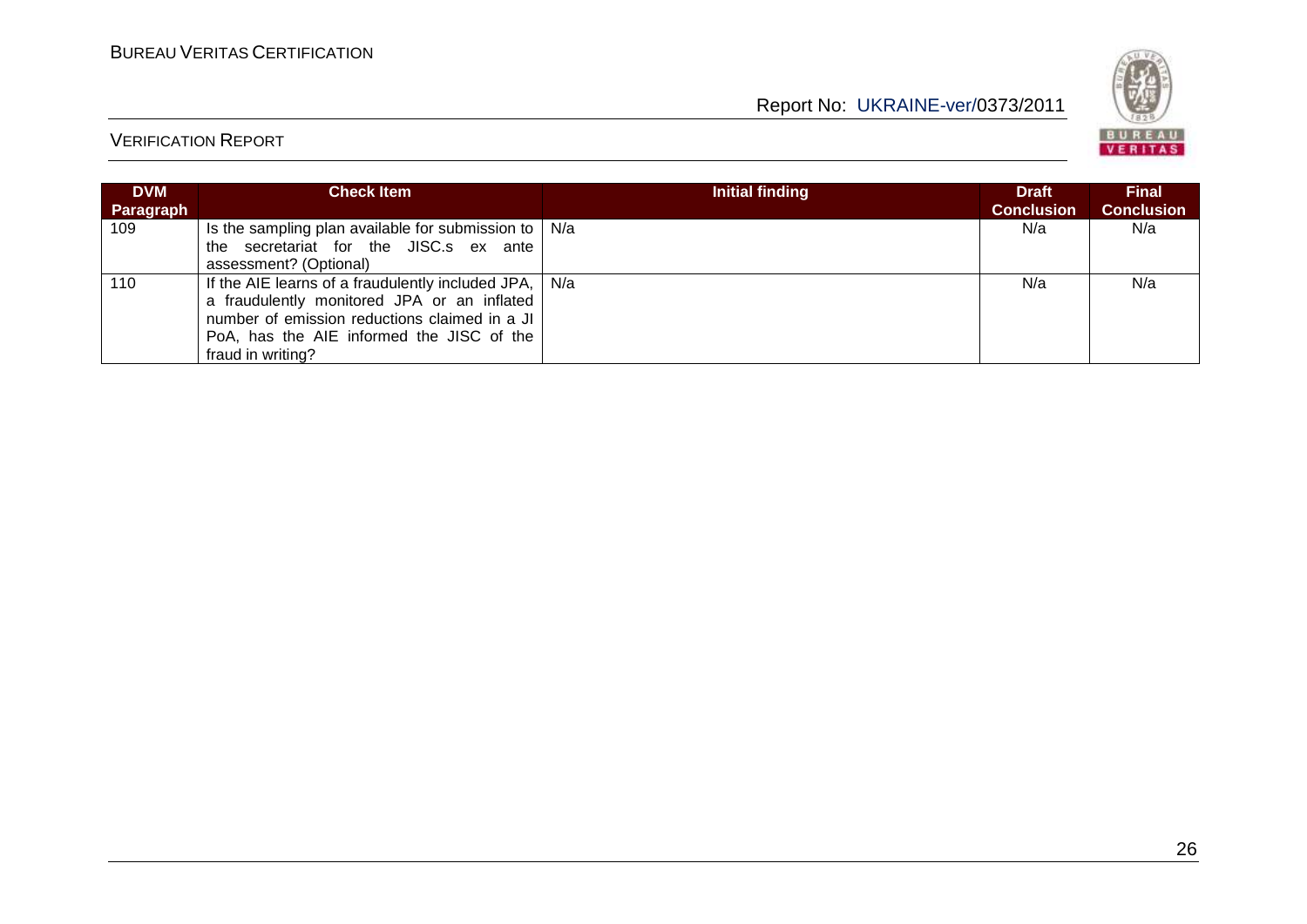

#### VERIFICATION REPORT

#### **TABLE 2 RESOLUTION OF CLARIFICATION AND CORRECTIVE ACTION REQUESTS**

| Draft report clarifications and corrective<br>action requests by validation team                                                                                                                                                                                                                                                                                 | Ref.<br>to<br>checklist<br>question<br>in table 1 | <b>Summary</b><br>participant<br><b>of</b><br>project<br>response                                                                                                                                                                                                                                        | <b>Verification team conclusion</b>                         |
|------------------------------------------------------------------------------------------------------------------------------------------------------------------------------------------------------------------------------------------------------------------------------------------------------------------------------------------------------------------|---------------------------------------------------|----------------------------------------------------------------------------------------------------------------------------------------------------------------------------------------------------------------------------------------------------------------------------------------------------------|-------------------------------------------------------------|
| <b>CAR 01.</b> In order to set the baseline the project<br>used a specific approach based on the<br>methodology AM0023, version 3.0, approved by<br>the CDM Executive Board. Please provide a<br>reference to the methodology in the MR.                                                                                                                         | 94                                                | references were provided<br>Required<br>throughout the text of the MR, version 02.                                                                                                                                                                                                                       | The reference was checked, the<br>issue is closed.          |
| <b>CAR 02.</b> Please indicate baseline, project GHG<br>emissions and emission reductions in t CO <sub>2</sub><br>equivalent.                                                                                                                                                                                                                                    | 95(b)                                             | Required corrections were made in the<br>MR version 02.                                                                                                                                                                                                                                                  | The issue is closed based on<br>necessary changes made.     |
| <b>CAR 03.</b> Please, specify correct data units of<br>parameters that are used for calculations of GHG<br>emissions and specified in Table 3 of the MR.                                                                                                                                                                                                        | 95(c)                                             | Required corrections were made in Table<br>3 of the MR version 02.                                                                                                                                                                                                                                       | The issue is closed based on<br>necessary changes made.     |
| CAR 04. Values of emission reductions in 2010 and<br>2011 do not correspond to the differences of baseline<br>and project emissions. Obviously, this happened as a<br>result of rounding of numbers in Excel spreadsheets,<br>which contains estimations of emission reductions.<br>Please, make appropriate corrections in the MR and<br>Annex A (Excel table). | 95(d)                                             | As a result of rounding of numbers in<br>Excel spreadsheets, the total value of<br>reductions<br>emission<br>was calculated<br>incorrectly. Corrections were made in all<br>tables of the MR, version 02, where the<br>emission reductions were specified, as<br>well as in Annex A (Excel spreadsheet). | The issue is closed based on<br>necessary corrections made. |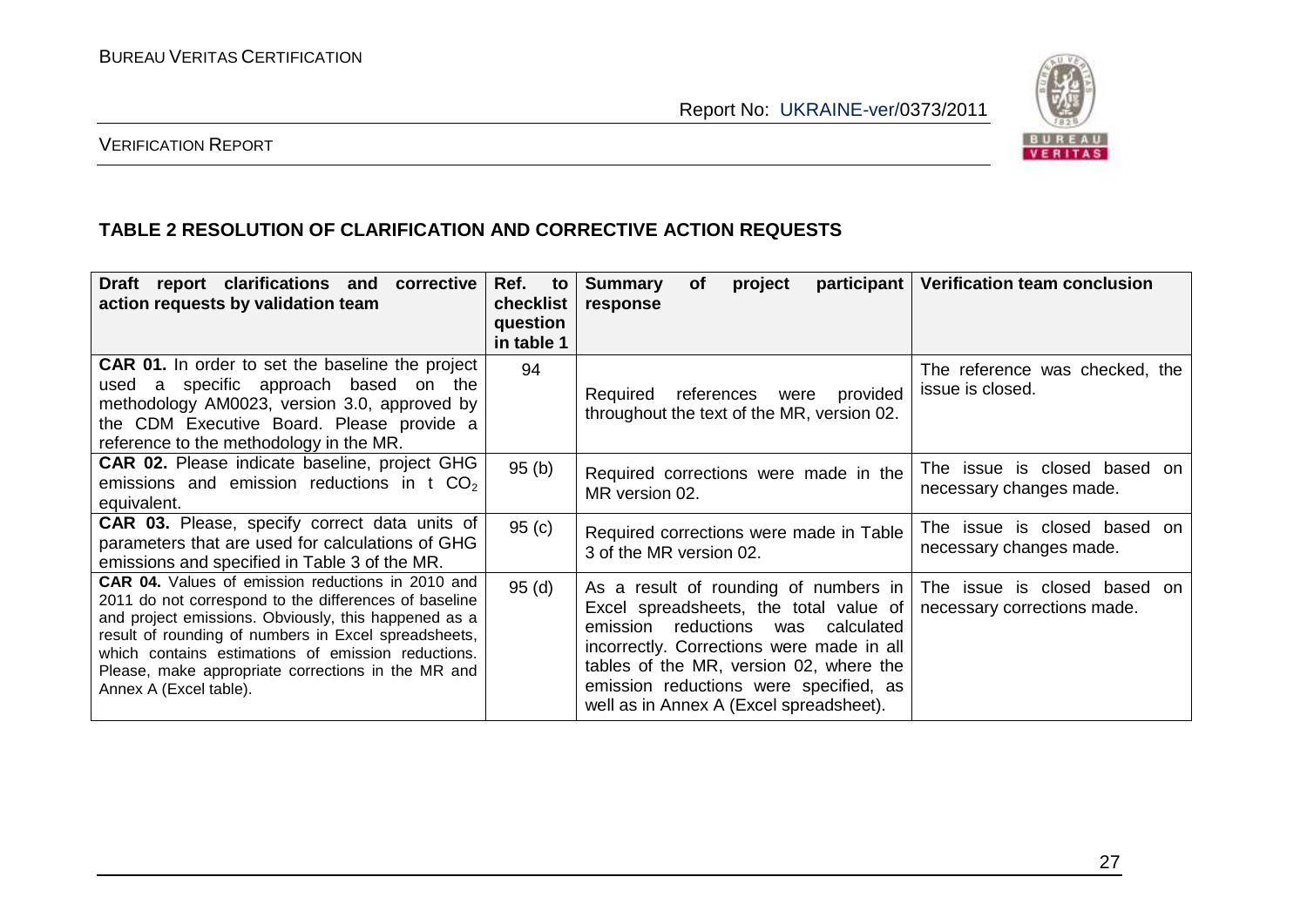

| <b>CAR 05.</b> Please provide a clear explanation<br>regarding quality control and quality assurance<br>measures and the respective responsibilities as to<br>such measures.                                     | 101(a) | The<br>management<br>structure,<br>responsibilities and obligations relating to<br>quality control and quality assurance<br>measures, description of data quality<br>control procedures are provided in<br>Sections B.2. and C of the MR version 02.                                                                                                                                                                            | The issue is closed based on<br>necessary changes made.                          |
|------------------------------------------------------------------------------------------------------------------------------------------------------------------------------------------------------------------|--------|---------------------------------------------------------------------------------------------------------------------------------------------------------------------------------------------------------------------------------------------------------------------------------------------------------------------------------------------------------------------------------------------------------------------------------|----------------------------------------------------------------------------------|
| <b>CAR 06.</b> Please provide information on the<br>frequency / periodicity of recording of monitoring<br>parameters.                                                                                            | 101(a) | Information about frequency of recording<br>of monitoring parameters was provided in<br>the MR version 02.                                                                                                                                                                                                                                                                                                                      | The issue is closed based on<br>information provided in the MR<br>version 02.    |
| <b>CAR 07.</b> Frequency of calibration of measuring<br>equipment was not specified in the MR. Please<br>provide information on the frequency of<br>calibration of all equipment used for project<br>monitoring. | 101(b) | The only device that requires calibration<br>procedure and is used in the methane<br>monitoring process is gas analyzer EX-<br>TEC®SR5. Inter-calibration interval is 1<br>year. After verification (calibration) a<br>certificate confirming the technical health<br>of the device is issued.                                                                                                                                  | Clarifications are accepted, the<br>issue is closed.                             |
| <b>CAR 08.</b> Please provide a detailed description in<br>the MR by means of which device the monitoring<br>measurement of methane was carried out.                                                             | 101(b) | To measure leakage volume of natural<br>gas the method based on the Calibrated<br>Bag Technology described<br>in the<br>approved baseline methodology AM0023<br>"Leak reduction from natural gas pipeline<br>compressor or gate stations", version 3.0<br>was used. A special installation was<br>made on the basis of plastic container of<br>known volume $(0.11 \text{ m}^3)$ , package, plastic<br>hose and pressure gauge. | The issue<br>is closed based on<br>information provided in the MR<br>version 02. |
| <b>CAR 09.</b> Please provide passports of the portable<br>gas analyzer EX-TEC®SR5, mercury glass<br>thermometer of TL4 type and manometer, which<br>are indicated in the MR.                                    | 101(b) | The passports of the equipment were<br>provided to the Verification team.                                                                                                                                                                                                                                                                                                                                                       | The documents were reviewed,<br>the issue is closed.                             |